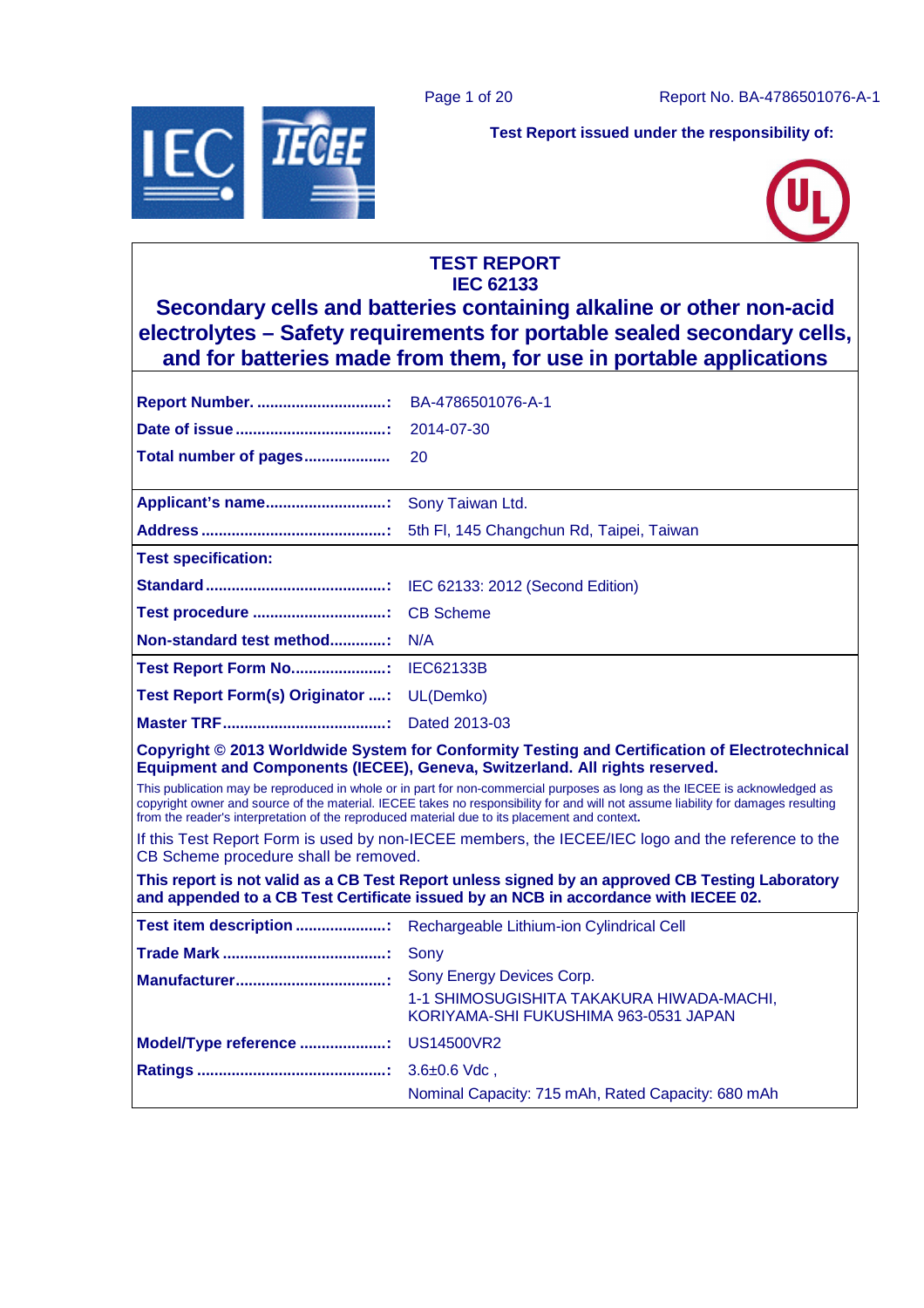| <b>Testing procedure and testing location:</b> |                                            |                                                        |  |  |
|------------------------------------------------|--------------------------------------------|--------------------------------------------------------|--|--|
| $\boxtimes$<br><b>CB Testing Laboratory:</b>   | Underwriters Laboratories Taiwan Co., Ltd. |                                                        |  |  |
| Testing location/ address :                    |                                            | 260 Da-Yeh Road 112 Peitou Taipei City, Chinese Taipei |  |  |
| <b>Associated CB Testing Laboratory:</b>       |                                            |                                                        |  |  |
| Testing location/ address :                    |                                            |                                                        |  |  |
| Tested by (name + signature) :                 | Dora Lin                                   |                                                        |  |  |
| Approved by (name + signature)  :              | <b>Percy Shih</b>                          | Dora Lin.<br>Peup A                                    |  |  |
| <b>Testing procedure: TMP</b>                  |                                            |                                                        |  |  |
| Testing location/ address :                    |                                            |                                                        |  |  |
| Tested by (name + signature) :                 |                                            |                                                        |  |  |
| Approved by (name + signature) :               |                                            |                                                        |  |  |
|                                                |                                            |                                                        |  |  |
| <b>Testing procedure: WMT</b>                  |                                            |                                                        |  |  |
| Testing location/ address :                    |                                            |                                                        |  |  |
| Tested by (name + signature) :                 |                                            |                                                        |  |  |
| Witnessed by (name + signature):               |                                            |                                                        |  |  |
| Approved by (name + signature) :               |                                            |                                                        |  |  |
|                                                |                                            |                                                        |  |  |
| <b>Testing procedure: SMT</b>                  |                                            |                                                        |  |  |
| Testing location/ address :                    |                                            |                                                        |  |  |
| Tested by (name + signature) :                 |                                            |                                                        |  |  |
| Approved by (name + signature)  :              |                                            |                                                        |  |  |
| Supervised by (name + signature) :             |                                            |                                                        |  |  |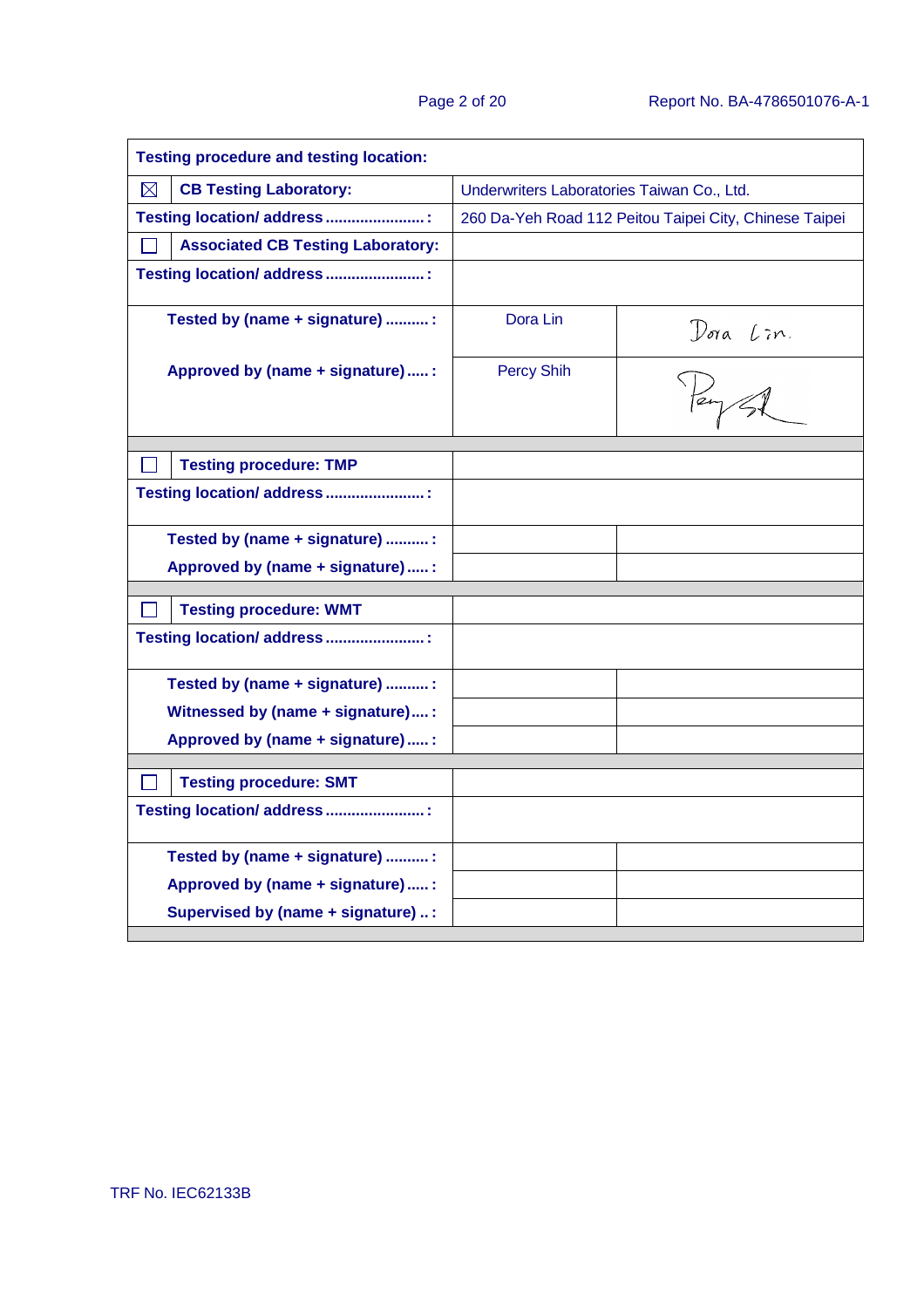| List of Attachments (including a total number of pages in each attachment):                                                                             |                                                                                                                |  |  |
|---------------------------------------------------------------------------------------------------------------------------------------------------------|----------------------------------------------------------------------------------------------------------------|--|--|
| National Differences (0 pages)                                                                                                                          |                                                                                                                |  |  |
| Enclosures (4 pages)                                                                                                                                    |                                                                                                                |  |  |
| <b>Summary of testing:</b>                                                                                                                              |                                                                                                                |  |  |
| <b>Tests performed (name of test and test</b><br>clause):                                                                                               | <b>Testing location:</b>                                                                                       |  |  |
| - 8.2.1 Continuous charge<br>- 8.3.1 External short circuit<br>$-8.3.3$ Free fall<br>- 8.3.4 Thermal abuse<br>- 8.3.5 Crush<br>- 8.3.7 Forced Discharge | Underwriters Laboratories Taiwan Co., Ltd.<br>260 Da-Yeh Road 112 Peitou Taipei City, Chinese<br><b>Taipei</b> |  |  |
| <b>Summary of compliance with National Differences</b><br>List of countries addressed: N/A                                                              |                                                                                                                |  |  |
|                                                                                                                                                         |                                                                                                                |  |  |
|                                                                                                                                                         | No National Differences or Group Differences for EN 62133: 2013.                                               |  |  |
|                                                                                                                                                         |                                                                                                                |  |  |
|                                                                                                                                                         |                                                                                                                |  |  |
| <b>Copy of marking plate</b>                                                                                                                            |                                                                                                                |  |  |
| The artwork below may be only a draft. The use of certification marks on a product must be<br>authorized by the respective NCBs that own these marks.   |                                                                                                                |  |  |
| N/A - The cells will be used in the manufacture of battery pack only.                                                                                   |                                                                                                                |  |  |
|                                                                                                                                                         |                                                                                                                |  |  |
|                                                                                                                                                         |                                                                                                                |  |  |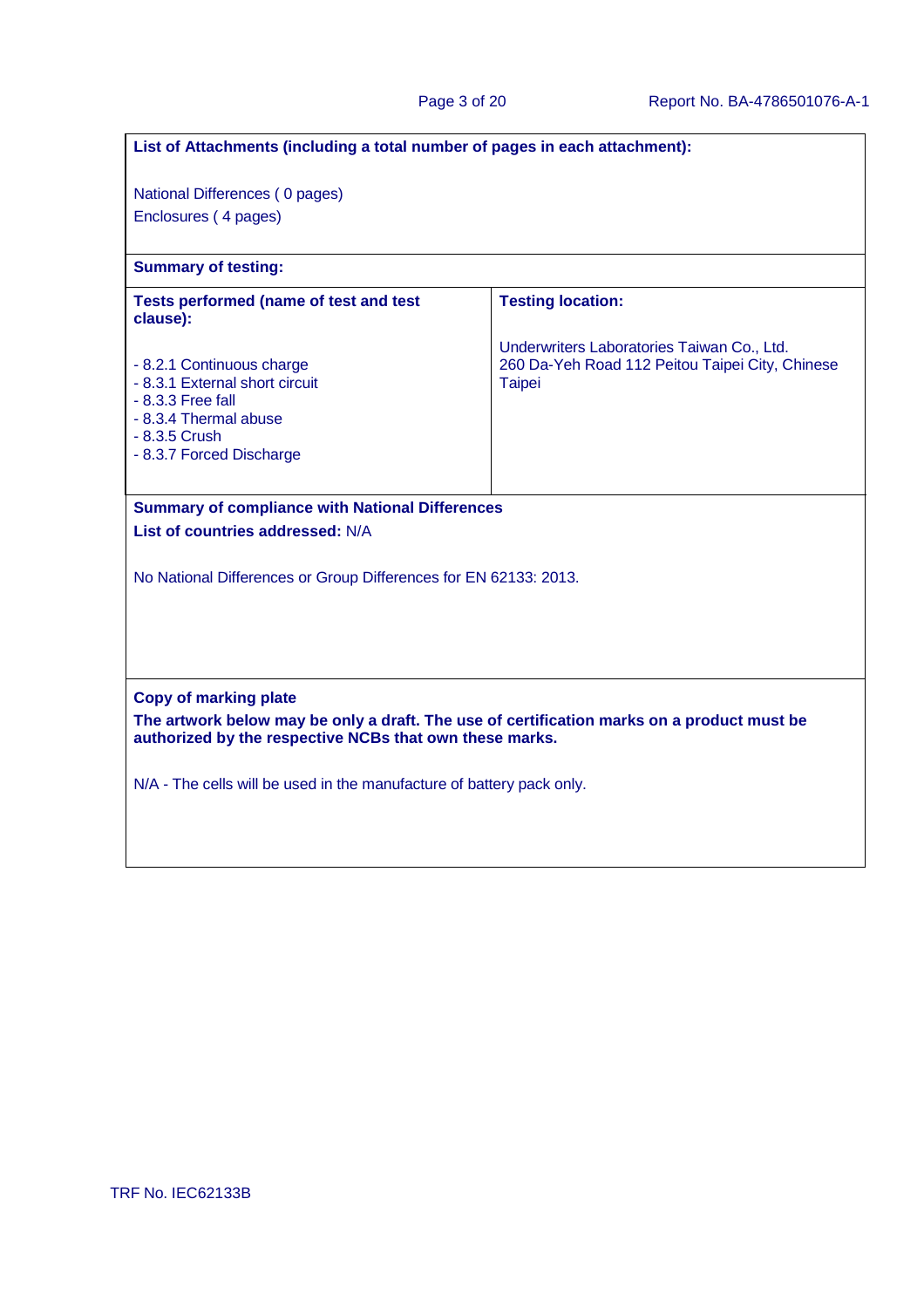| Recommend charging method declaired by the                                                                                                                                                                                                                                                                                                                 | <b>CC/CV</b>                                                                                 |  |  |  |
|------------------------------------------------------------------------------------------------------------------------------------------------------------------------------------------------------------------------------------------------------------------------------------------------------------------------------------------------------------|----------------------------------------------------------------------------------------------|--|--|--|
|                                                                                                                                                                                                                                                                                                                                                            |                                                                                              |  |  |  |
|                                                                                                                                                                                                                                                                                                                                                            |                                                                                              |  |  |  |
|                                                                                                                                                                                                                                                                                                                                                            |                                                                                              |  |  |  |
| Recommend of charging limit for lithium system                                                                                                                                                                                                                                                                                                             |                                                                                              |  |  |  |
|                                                                                                                                                                                                                                                                                                                                                            |                                                                                              |  |  |  |
|                                                                                                                                                                                                                                                                                                                                                            |                                                                                              |  |  |  |
|                                                                                                                                                                                                                                                                                                                                                            |                                                                                              |  |  |  |
|                                                                                                                                                                                                                                                                                                                                                            |                                                                                              |  |  |  |
|                                                                                                                                                                                                                                                                                                                                                            |                                                                                              |  |  |  |
| <b>Possible test case verdicts:</b>                                                                                                                                                                                                                                                                                                                        |                                                                                              |  |  |  |
| - test case does not apply to the test object: N/A                                                                                                                                                                                                                                                                                                         |                                                                                              |  |  |  |
|                                                                                                                                                                                                                                                                                                                                                            |                                                                                              |  |  |  |
| - test object does not meet the requirement F (Fail)                                                                                                                                                                                                                                                                                                       |                                                                                              |  |  |  |
|                                                                                                                                                                                                                                                                                                                                                            |                                                                                              |  |  |  |
|                                                                                                                                                                                                                                                                                                                                                            |                                                                                              |  |  |  |
|                                                                                                                                                                                                                                                                                                                                                            |                                                                                              |  |  |  |
|                                                                                                                                                                                                                                                                                                                                                            | 2014-07-16 to 2014-07-24                                                                     |  |  |  |
| <b>General remarks:</b>                                                                                                                                                                                                                                                                                                                                    |                                                                                              |  |  |  |
| The test results presented in this report relate only to the object tested.<br>This report shall not be reproduced, except in full, without the written approval of the Issuing testing<br>laboratory.<br>"(See Enclosure #)" refers to additional information appended to the report.<br>"(See appended table)" refers to a table appended to the report. |                                                                                              |  |  |  |
|                                                                                                                                                                                                                                                                                                                                                            | Throughout this report a $\square$ comma / $\square$ point is used as the decimal separator. |  |  |  |
| Manufacturer's Declaration per sub-clause 4.2.5 of IECEE 02:                                                                                                                                                                                                                                                                                               |                                                                                              |  |  |  |
| The application for obtaining a CB Test Certificate<br>includes more than one factory location and a<br>declaration from the Manufacturer stating that the<br>sample(s) submitted for evaluation is (are)<br>representative of the products from each factory has                                                                                          | $\boxtimes$ Yes<br><b>Not applicable</b>                                                     |  |  |  |
| When differences exist; they shall be identified in the General product information section.                                                                                                                                                                                                                                                               |                                                                                              |  |  |  |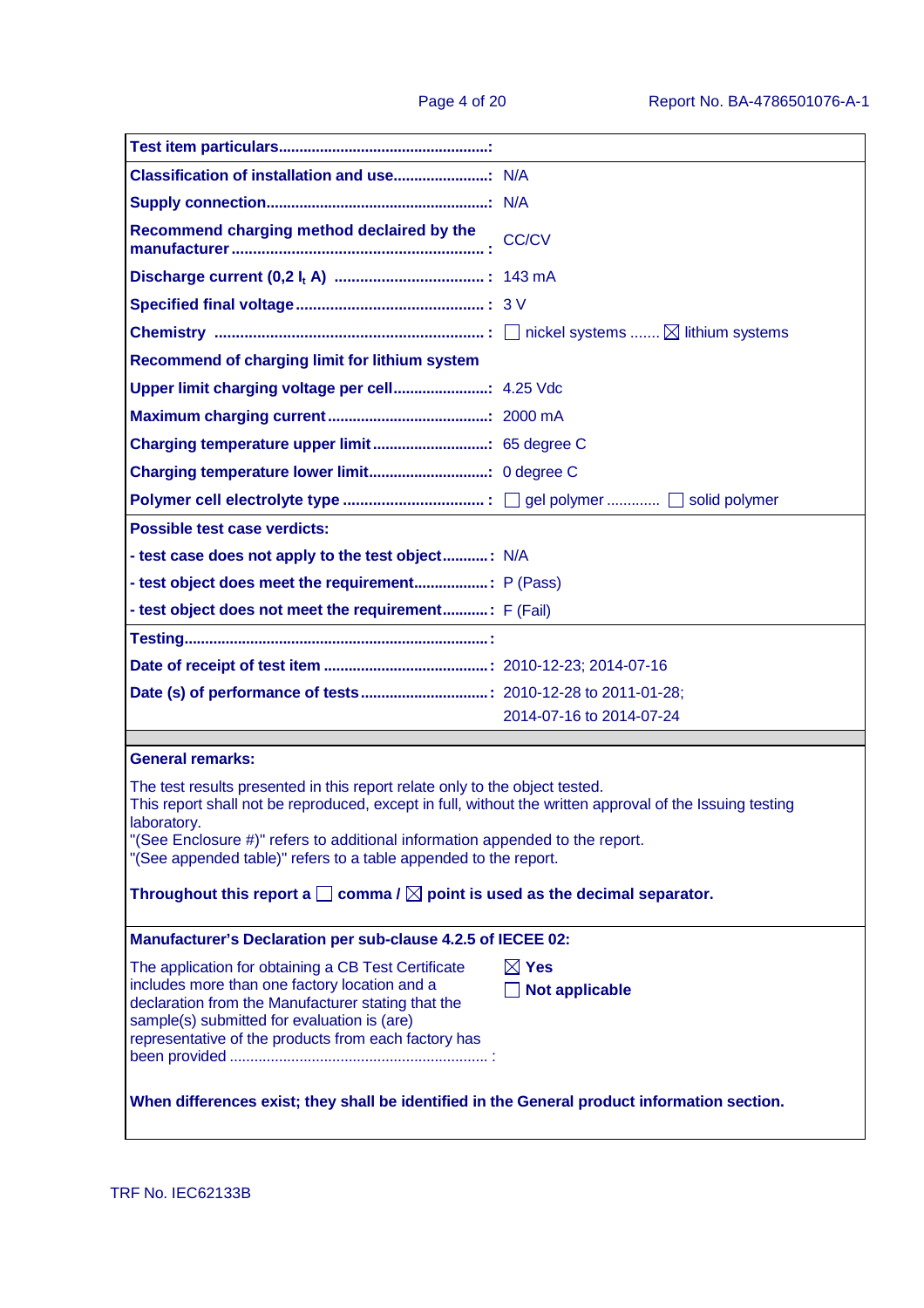| . 1. SONY ENERGY DEVICES CORP KORIYAMA  |
|-----------------------------------------|
| PLANT.                                  |
| 1-1 SHIMOSUGISHITA.TAKAKURA HIWADA-     |
| MACHI.                                  |
| KORIYAMA-SHI.FUKUSHIMA.963-0531 JAPAN.  |
| 2. SONY ENERGY DEVICES CORP.            |
| <b>TOCHIGI PLANT</b>                    |
| 1724 SHIMOTSUBOYAMA SHIMOTSUKE-SHI      |
| TOCHIGI-KEN 323-0192 JAPAN              |
| 3. SONY ELECTRONICS (SINGAPORE) PTE LTD |
| 1 TUAS RD, SINGAPORE 638481, SINGAPORE. |

#### **General product information:**

- Rechargeable Lithium-ion Cylindrical Cell. (There is a steel case consists of Positive Electrode, Negative Electrode, Separator and Electrolyte.)

- The product was investigated to the following additional Standard for EN 62133: 2013.

- This cell is also approved by UL1642.

- The cells will be used in the manufacture of battery pack only.

- This report is a reissue of CBTR Ref. No.BA-10CA65691-A-1 issued on 2011-01-31, CB Test Certificate Ref. No.DK-21768 issued on 2011-02-02, and Ref. No.BA-10CA65691-A-1 Amendment 1 issued on 2012- 07-27, CB Test Certificate Ref. No. DK-21768-A1-UL issued date on 2012-07-30,

- This Report was reissued due to : 1. Upgrade of standard to IEC 62133 2nd / EN 62133:2013 Based on previously conducted testing and the review of product construction, only - 8.3.1 External short circuit - 8.3.4 Thermal abuse - 8.3.5 Crush were deemed necessary.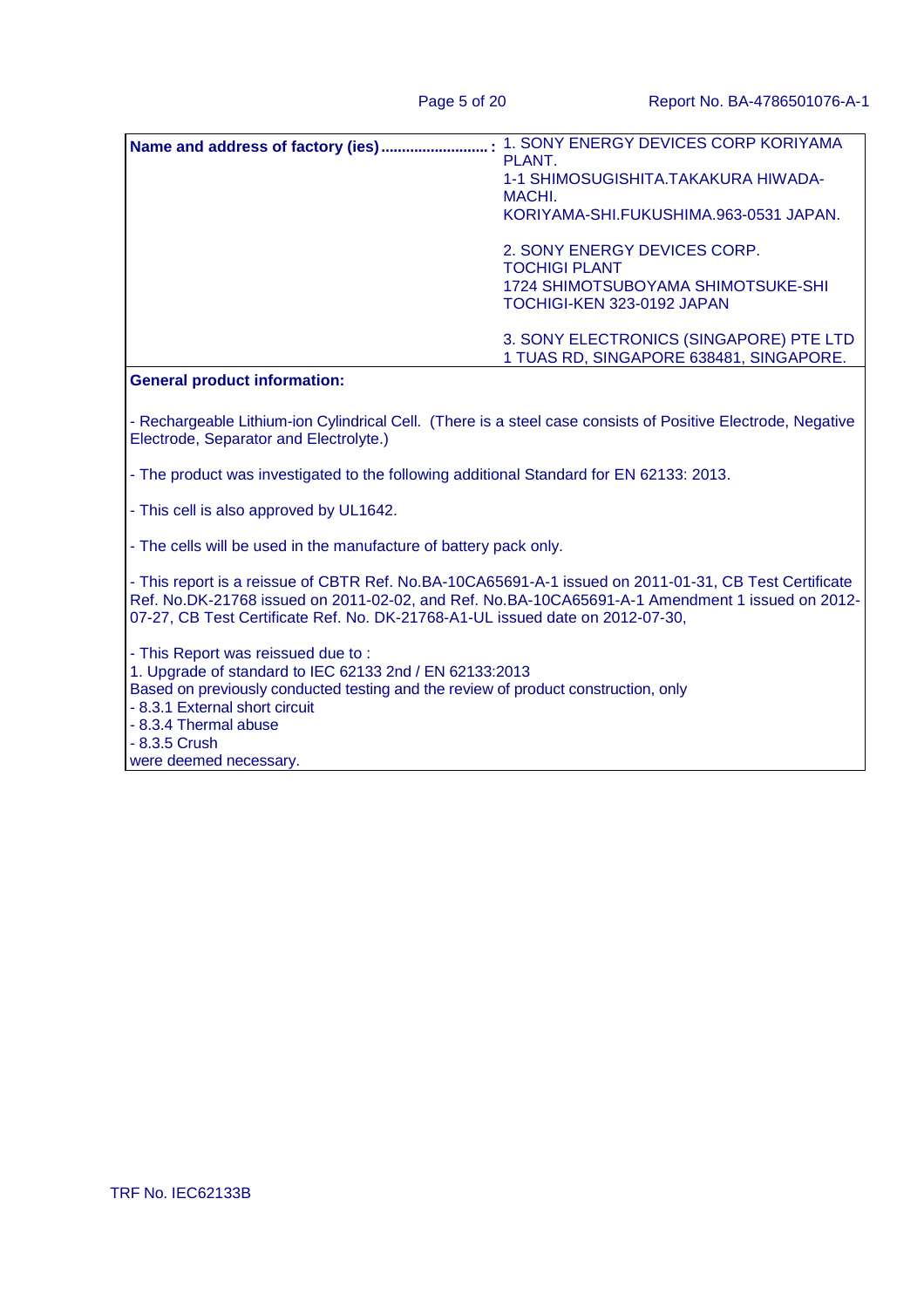| <b>IEC 62133</b> |                    |                        |         |
|------------------|--------------------|------------------------|---------|
| <b>Clause</b>    | Requirement + Test | <b>Result - Remark</b> | Verdict |

| <b>Parameter measurement tolerances</b> |  |      |
|-----------------------------------------|--|------|
| Parameter measurement tolerances        |  | ass: |

| 5   | <b>General safety considerations</b>                                                                                                                                                                                                    |                                              |      |
|-----|-----------------------------------------------------------------------------------------------------------------------------------------------------------------------------------------------------------------------------------------|----------------------------------------------|------|
| 5.1 | General                                                                                                                                                                                                                                 |                                              | Pass |
| 5.2 | Insulation and wiring                                                                                                                                                                                                                   | Considered in battery pack.                  | N/A  |
|     | The insulation resistance between the positive<br>terminal and externally exposed metal surfaces of<br>the battery (excluding electrical contact surfaces) is<br>not less than 5 $M\Omega$                                              |                                              | N/A  |
|     |                                                                                                                                                                                                                                         |                                              |      |
|     | Internal wiring and insulation are sufficient to<br>withstand maximum anticipated current, voltage and<br>temperature requirements                                                                                                      |                                              | N/A  |
|     | Orientation of wiring maintains adequate creepage<br>and clearance distances between conductors                                                                                                                                         |                                              | N/A  |
|     | Mechanical integrity of internal connections<br>accommodates reasonably foreseeable misuse                                                                                                                                              |                                              | N/A  |
| 5.3 | Venting                                                                                                                                                                                                                                 |                                              | Pass |
|     | Battery cases and cells incorporate a pressure relief<br>mechanism or are constructed so that they relieve<br>excessive internal pressure at a value and rate that<br>will preclude rupture, explosion and self-ignition                | Cell incorporates with venting<br>mechanism. | Pass |
|     | Encapsulation used to support cells within an outer<br>casing does not cause the battery to overheat during<br>normal operation nor inhibit pressure relief                                                                             | Considered in battery pack.                  | N/A  |
| 5.4 | Temperature/voltage/current management                                                                                                                                                                                                  | Considered in battery pack.                  | N/A  |
|     | Batteries are designed such that abnormal<br>temperature rise conditions are prevented                                                                                                                                                  |                                              | N/A  |
|     | Batteries are designed to be within temperature,<br>voltage and current limits specified by the cell<br>manufacturer                                                                                                                    |                                              | N/A  |
|     | Batteries are provided with specifications and<br>charging instructions for equipment manufacturers<br>so that associated chargers are designed to<br>maintain charging within the temperature, voltage<br>and current limits specified |                                              | N/A  |
| 5.5 | <b>Terminal contacts</b>                                                                                                                                                                                                                | Considered in battery pack.                  | N/A  |
|     | Terminals have a clear polarity marking on the<br>external surface of the battery                                                                                                                                                       |                                              | N/A  |
|     | The size and shape of the terminal contacts ensure<br>that they can carry the maximum anticipated current                                                                                                                               |                                              | N/A  |

TRF No. IEC62133B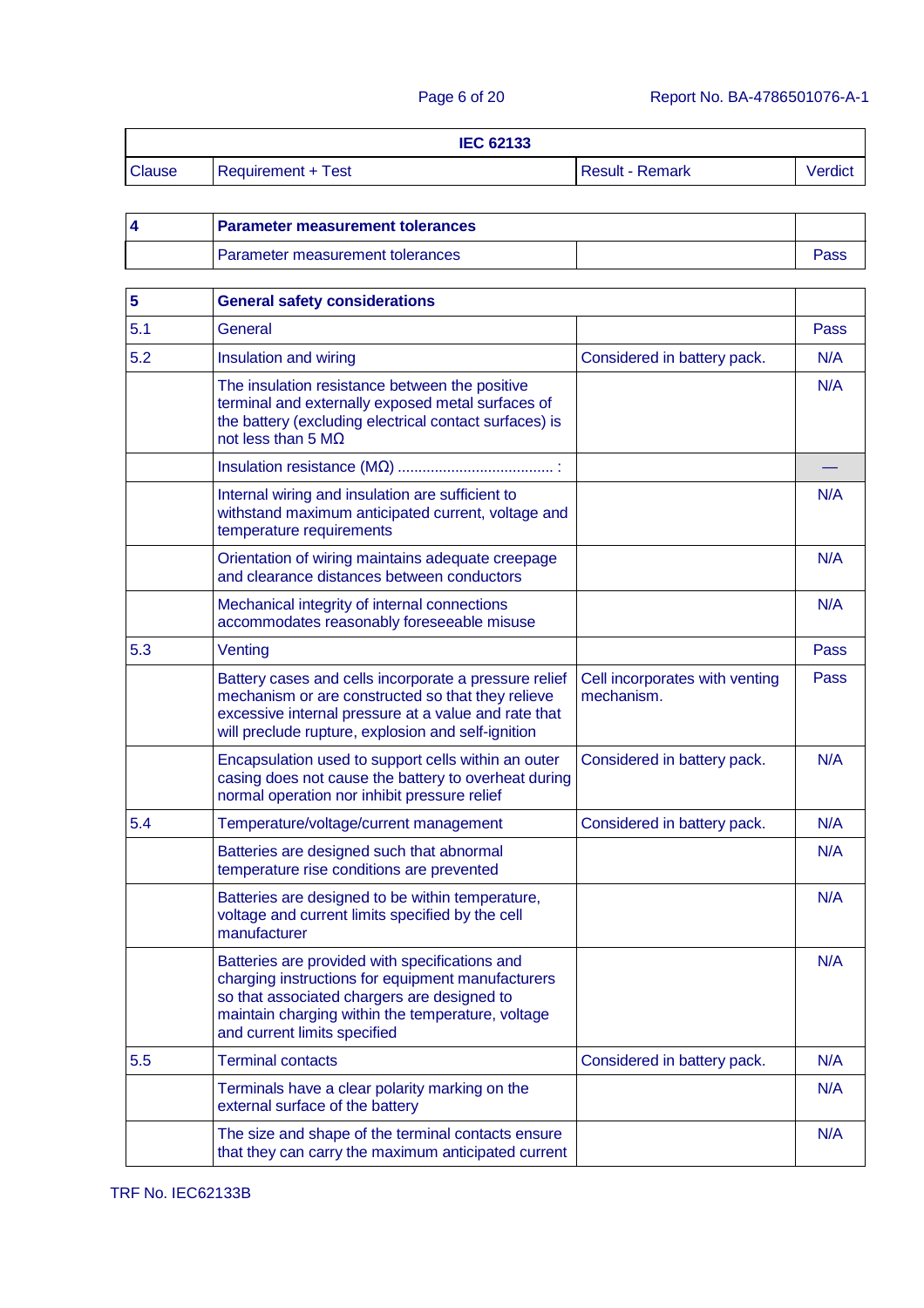|        | <b>IEC 62133</b>                                                                                                                                                                                                                                                                                                                                                        |                             |         |  |
|--------|-------------------------------------------------------------------------------------------------------------------------------------------------------------------------------------------------------------------------------------------------------------------------------------------------------------------------------------------------------------------------|-----------------------------|---------|--|
| Clause | <b>Requirement + Test</b>                                                                                                                                                                                                                                                                                                                                               | <b>Result - Remark</b>      | Verdict |  |
|        | External terminal contact surfaces are formed from<br>conductive materials with good mechanical strength<br>and corrosion resistance                                                                                                                                                                                                                                    |                             | N/A     |  |
|        | Terminal contacts are arranged to minimize the risk<br>of short circuits                                                                                                                                                                                                                                                                                                |                             | N/A     |  |
| 5.6    | Assembly of cells into batteries                                                                                                                                                                                                                                                                                                                                        |                             | Pass    |  |
| 5.6.1  | If there is more than one battery housed in a single<br>battery case, cells used in the assembly of each<br>battery have closely matched capacities, be of the<br>same design, be of the same chemistry and be from<br>the same manufacturer                                                                                                                            | Considered in battery pack. | N/A     |  |
|        | Each battery has an independent control and<br>protection                                                                                                                                                                                                                                                                                                               |                             | N/A     |  |
|        | Manufacturers of cells make recommendations<br>about current, voltage and temperature limits so that<br>the battery manufacturer/designer may ensure<br>proper design and assembly                                                                                                                                                                                      |                             | N/A     |  |
|        | Batteries that are designed for the selective<br>discharge of a portion of their series connected cells<br>incorporate separate circuitry to prevent the cell<br>reversal caused by uneven discharges                                                                                                                                                                   |                             | N/A     |  |
|        | Protective circuit components are added as<br>appropriate and consideration given to the end-<br>device application                                                                                                                                                                                                                                                     | Considered in end device.   | N/A     |  |
|        | When testing a battery, the manufacturer of the<br>battery provides a test report confirming the<br>compliance according to this standard                                                                                                                                                                                                                               |                             | N/A     |  |
| 5.6.2  | Design recommendation for lithium systems only                                                                                                                                                                                                                                                                                                                          |                             |         |  |
|        | For the battery consisting of a single cell or a single<br>cellblock:<br>- Charging voltage of the cell does not exceed the<br>upper limit of the charging voltage specified in<br>Clause 8.1.2, Table 4; or                                                                                                                                                            | Considered in battery pack. | N/A     |  |
|        | - Charging voltage of the cell does not exceed the<br>different upper limit of the charging voltage<br>determined through Clause 8.1.2, NOTE 1.                                                                                                                                                                                                                         |                             | N/A     |  |
|        | For the battery consisting of series-connected plural<br>single cells or series-connected plural cellblocks:<br>- The voltages of any one of the single cells or single<br>cellblocks does not exceed the upper limit of the<br>charging voltage, specified in Clause 8.1.2, Table 4,<br>by monitoring the voltage of every single cell or the<br>single cellblocks; or |                             | N/A     |  |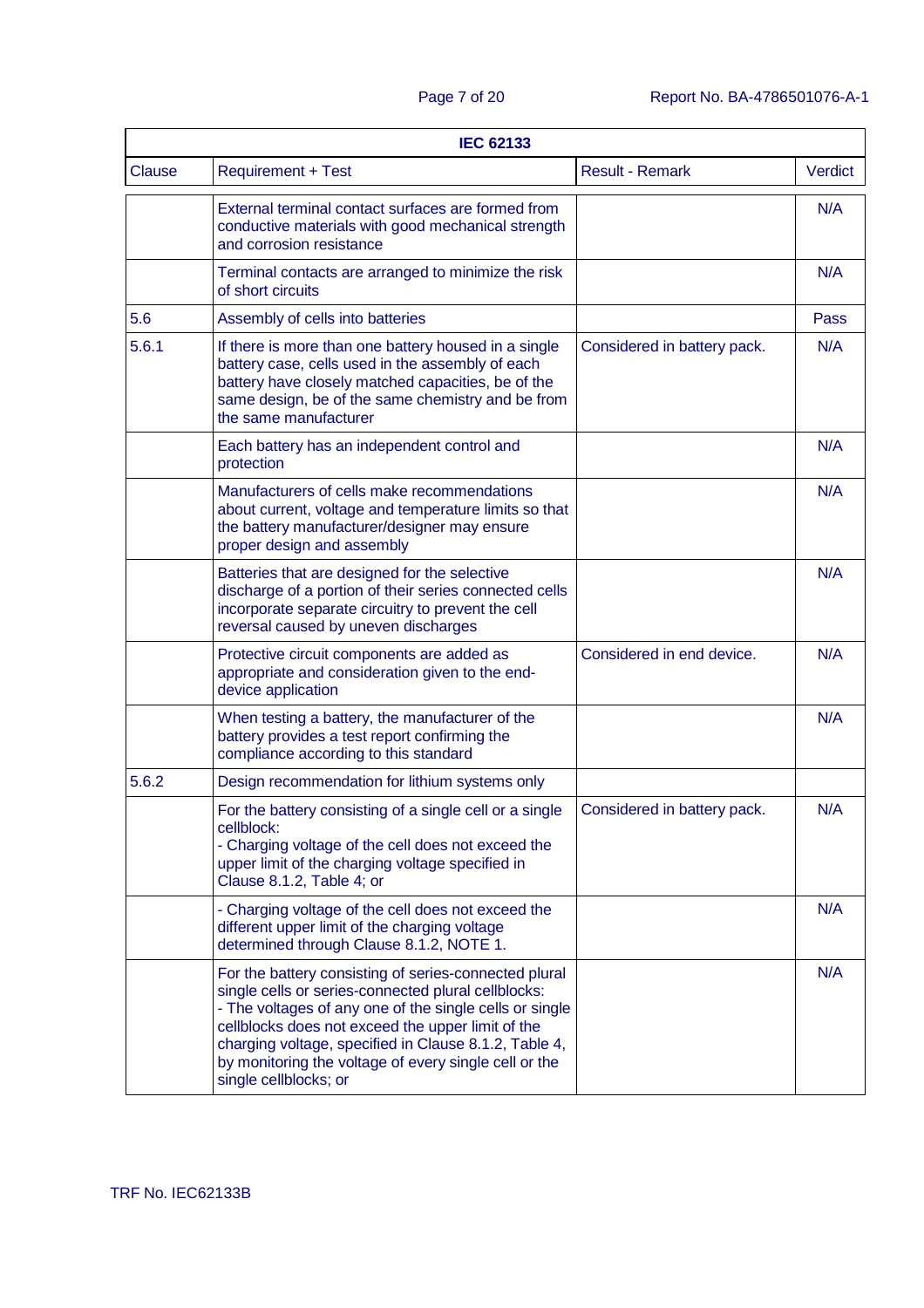|        | <b>IEC 62133</b>                                                                                                                                                                                                                                                                                                                                                                |                                |                |
|--------|---------------------------------------------------------------------------------------------------------------------------------------------------------------------------------------------------------------------------------------------------------------------------------------------------------------------------------------------------------------------------------|--------------------------------|----------------|
| Clause | <b>Requirement + Test</b>                                                                                                                                                                                                                                                                                                                                                       | <b>Result - Remark</b>         | <b>Verdict</b> |
|        | - The voltages of any one of the single cells or single<br>cellblocks does not exceed the different upper limit<br>of the charging voltage, determined through Clause<br>8.1.2, NOTE 1, by monitoring the voltage of every<br>single cell or the single cellblocks                                                                                                              |                                | N/A            |
|        | For the battery consisting of series-connected plural<br>single cells or series-connected plural cellblocks:<br>- Charging is stopped when the upper limit of the<br>charging voltage, specified in Clause 8.1.2, Table 4,<br>is exceeded for any one of the single cells or single<br>cellblocks by measuring the voltage of every single<br>cell or the single cellblocks; or |                                | N/A            |
|        | - Charging is stopped when the upper limit of the<br>different charging voltage, determined through<br>Clause 8.1.2, NOTE 1, is exceeded for any one of<br>the single cells or single cellblocks by measuring the<br>voltage of every single cell or the single cellblocks                                                                                                      |                                | N/A            |
| 5.7    | <b>Quality plan</b>                                                                                                                                                                                                                                                                                                                                                             |                                | Pass           |
|        | The manufacturer prepares and implements a<br>quality plan that defines procedures for the<br>inspection of materials, components, cells and<br>batteries and which covers the whole process of<br>producing each type of cell or battery                                                                                                                                       | ISO 9001 Certificate provided. | Pass           |

| 6 | <b>Type test conditions</b>                                                                                                                                                                                                                |      |
|---|--------------------------------------------------------------------------------------------------------------------------------------------------------------------------------------------------------------------------------------------|------|
|   | Tests were made with the number of cells or<br>batteries specified in Table 1 for nickel-cadmium<br>and nickel-metal hydride systems and Table 2 for<br>lithium systems, using cells or batteries that are not<br>more than six months old | Pass |
|   | Unless noted otherwise in the test methods, testing<br>was conducted in an ambient of $20^{\circ}C \pm 5^{\circ}C$ .                                                                                                                       | Pass |

|       | Specific requirements and tests (nickel systems)                                                      |                          |     |
|-------|-------------------------------------------------------------------------------------------------------|--------------------------|-----|
| 7.1   | Charging procedure for test purposes                                                                  | Not nickel system cells. | N/A |
| 7.2   | Intended use                                                                                          |                          | N/A |
| 7.2.1 | Continuous low-rate charging (cells)                                                                  |                          | N/A |
|       | Results: No fire. No explosion                                                                        |                          | N/A |
| 7.2.2 | Vibration                                                                                             |                          | N/A |
|       | Results: No fire. No explosion. No leakage                                                            |                          | N/A |
| 7.2.3 | Moulded case stress at high ambient temperature                                                       |                          | N/A |
|       |                                                                                                       |                          |     |
|       | Results: No physical distortion of the battery casing<br>resulting in exposure if internal components |                          | N/A |

TRF No. IEC62133B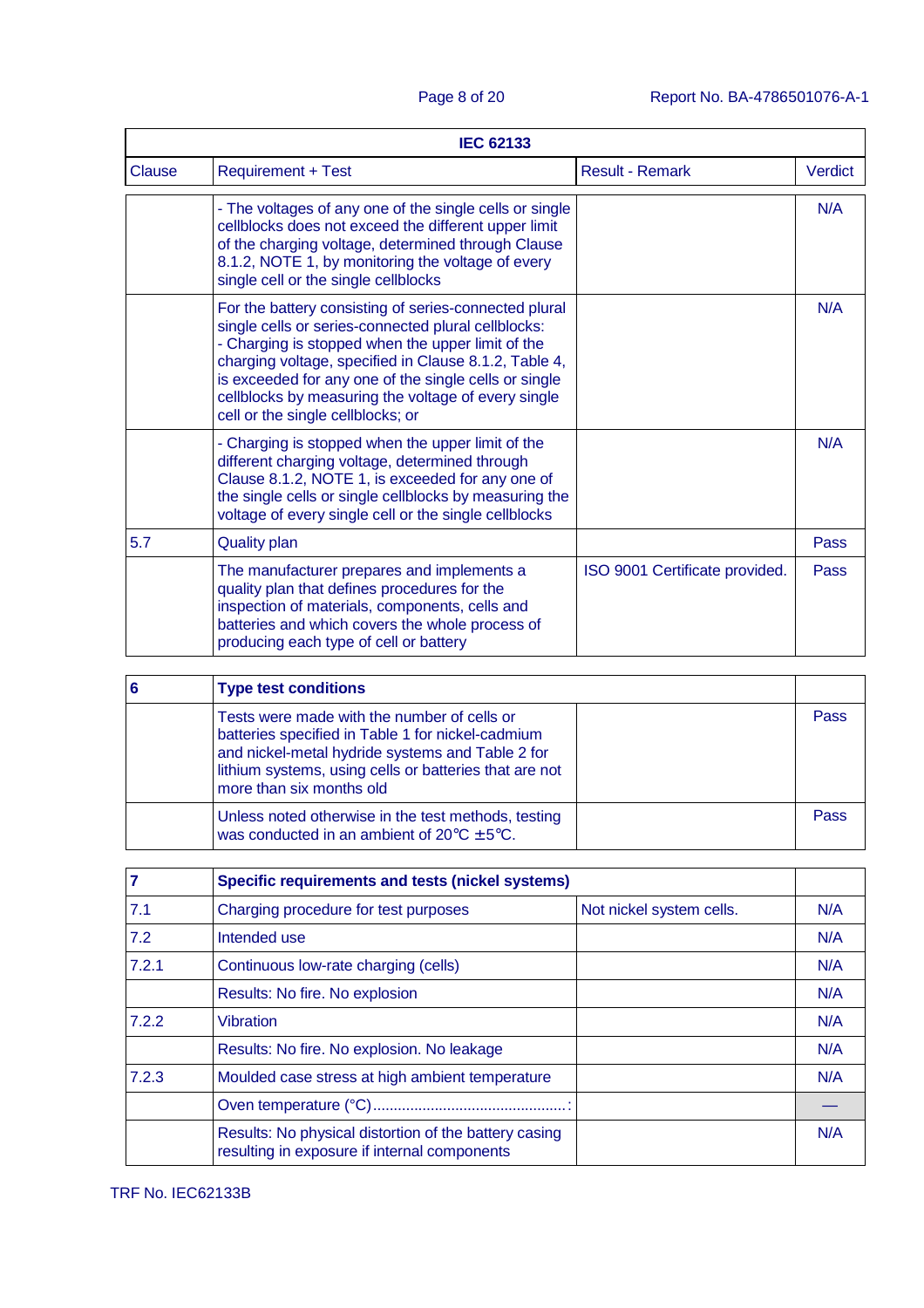| <b>IEC 62133</b> |                                                                                                                                                              |                        |                |
|------------------|--------------------------------------------------------------------------------------------------------------------------------------------------------------|------------------------|----------------|
| <b>Clause</b>    | <b>Requirement + Test</b>                                                                                                                                    | <b>Result - Remark</b> | <b>Verdict</b> |
| 7.2.4            | <b>Temperature cycling</b>                                                                                                                                   |                        | N/A            |
|                  | Results: No fire. No explosion. No leakage.                                                                                                                  |                        | N/A            |
| 7.3              | Reasonably foreseeable misuse                                                                                                                                |                        | N/A            |
| 7.3.1            | Incorrect installation cell                                                                                                                                  |                        | N/A            |
|                  | The test was carried out using:<br>- Four fully charged cells of the same brand, type,<br>size and age connected in series, with one of them<br>reversed; or |                        | N/A            |
|                  | - A stabilized dc power supply.                                                                                                                              |                        | N/A            |
|                  |                                                                                                                                                              |                        | N/A            |
| 7.3.2            | <b>External short circuit</b>                                                                                                                                |                        | N/A            |
|                  | The cells or batteries were tested until one of the<br>following occurred:<br>- 24 hours elapsed; or                                                         |                        | N/A            |
|                  | - The case temperature declined by 20% of the<br>maximum temperature rise                                                                                    |                        | N/A            |
|                  |                                                                                                                                                              |                        | N/A            |
| 7.3.3            | <b>Free fall</b>                                                                                                                                             |                        | N/A            |
|                  | Results: No fire. No explosion.                                                                                                                              |                        | N/A            |
| 7.3.4            | Mechanical shock (crash hazard)                                                                                                                              |                        | N/A            |
|                  | Results: No fire. No explosion. No leakage.                                                                                                                  |                        | N/A            |
| 7.3.5            | <b>Thermal abuse</b>                                                                                                                                         |                        | N/A            |
|                  |                                                                                                                                                              |                        |                |
|                  | Results: No fire. No explosion.                                                                                                                              |                        | N/A            |
| 7.3.6            | Crushing of cells                                                                                                                                            |                        | N/A            |
|                  | The crushing force was released upon:<br>- The maximum force of $13$ kN $\pm$ 1 kN has been<br>applied; or                                                   |                        | N/A            |
|                  | - An abrupt voltage drop of one-third of the original<br>voltage has been obtained                                                                           |                        | N/A            |
|                  | The cell is prismatic type and a second set of<br>samples was tested, rotated 90° around longitudinal<br>axis compared to the first set                      |                        | N/A            |
|                  |                                                                                                                                                              |                        | N/A            |
| 7.3.7            | Low pressure                                                                                                                                                 |                        | N/A            |
|                  |                                                                                                                                                              |                        |                |
|                  | Results: No fire. No explosion. No leakage.                                                                                                                  |                        | N/A            |
| 7.3.8            | Overcharge                                                                                                                                                   |                        | N/A            |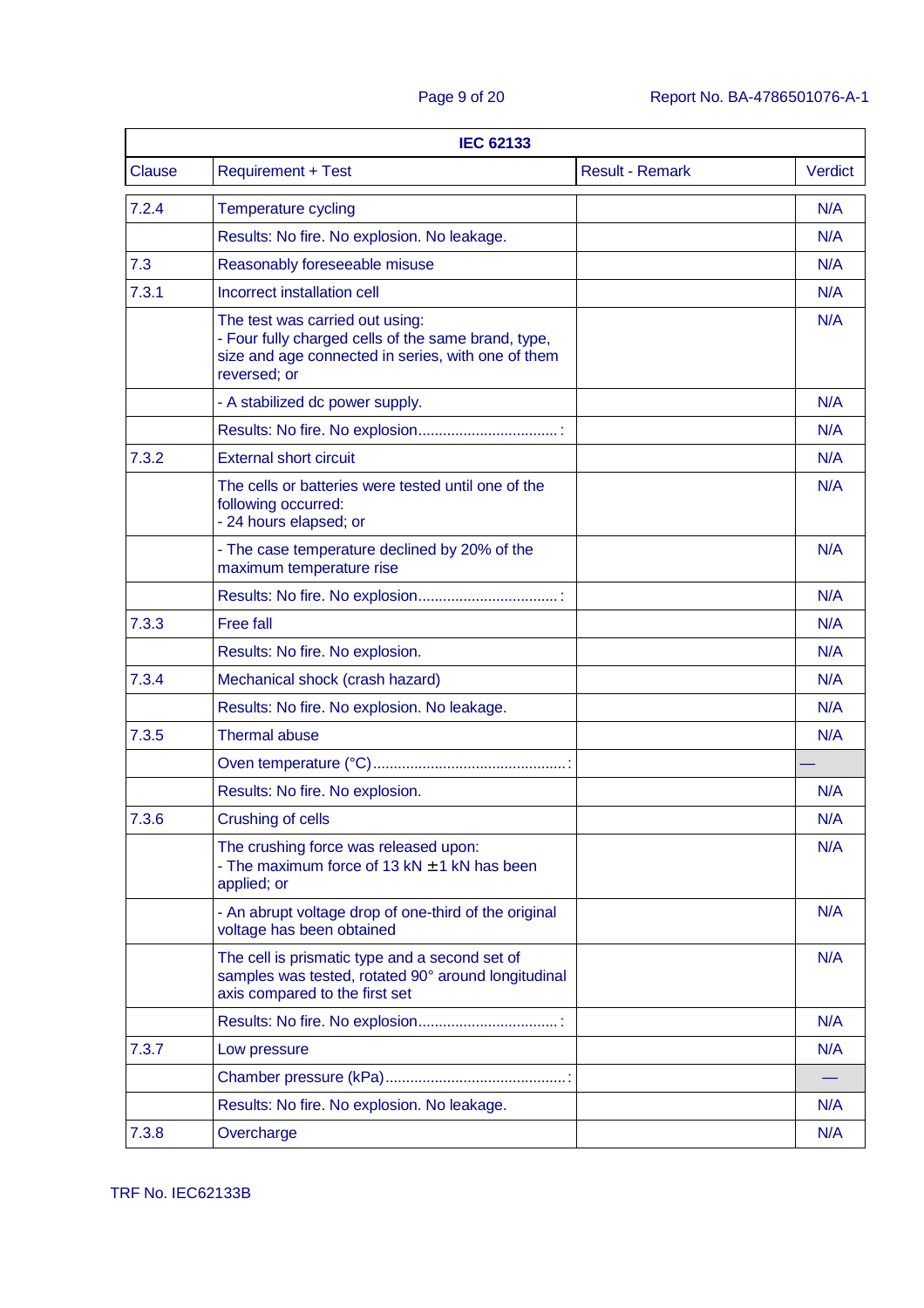|               | <b>IEC 62133</b>          |                        |         |  |
|---------------|---------------------------|------------------------|---------|--|
| <b>Clause</b> | <b>Requirement + Test</b> | <b>Result - Remark</b> | Verdict |  |
|               |                           |                        | N/A     |  |
| 7.3.9         | Forced discharge          |                        | N/A     |  |
|               |                           |                        | N/A     |  |

| 8     | <b>Specific requirements and tests (lithium systems)</b>                                                                                                                                                                                                                |                                                                    |      |
|-------|-------------------------------------------------------------------------------------------------------------------------------------------------------------------------------------------------------------------------------------------------------------------------|--------------------------------------------------------------------|------|
| 8.1   | Charging procedures for test purposes                                                                                                                                                                                                                                   |                                                                    | Pass |
| 8.1.1 | First procedure:<br>This charging procedure applied to tests other than                                                                                                                                                                                                 | Applied to the tests of 8.2.1,<br>8.3.3, 8.3.7 (8.3.8).            | Pass |
|       | those specified in 8.1.2                                                                                                                                                                                                                                                | Charged with 4.2 V, 680 mA,<br>cut off current 34 mA.              |      |
| 8.1.2 | Second procedure:<br>This charging procedure applied to the tests of<br>8.3.1, 8.3.2, 8.3.4, 8.3.5, and 8.3.9                                                                                                                                                           | Applied to the tests of 8.3.1,<br>8.3.4, 8.3.5, (8.3.9).           | Pass |
|       | If a cell's specified upper and/or lower charging<br>temperature exceeds values for the upper and/or<br>lower limit test temperatures of Table 4, the cells<br>were charged at the specified values plus 5 °C for<br>the upper limit and minus 5 °C for the lower limit | Sample charging temperature:<br>4.25 Vdc at 70 and -5 degree<br>C. | Pass |
|       | A valid rationale was provided to ensure the safety                                                                                                                                                                                                                     | Sample charging temperature:<br>4.25 Vdc at 70 and -5 degree<br>C. | Pass |
|       | For a different upper limit charging voltage (i.e.<br>other than for lithium cobalt oxide systems at 4,25<br>V), the applied upper limit charging voltage and<br>upper limit charging temperatures were adjusted<br>accordingly                                         | Upper voltage value was used:<br>4.25V                             | Pass |
|       | A valid rationale was provided to ensure the safety                                                                                                                                                                                                                     |                                                                    | Pass |
| 8.2   | Intended use                                                                                                                                                                                                                                                            |                                                                    | Pass |
| 8.2.1 | Continuous charging at constant voltage (cells)                                                                                                                                                                                                                         |                                                                    | Pass |
|       |                                                                                                                                                                                                                                                                         | See Table 8.2.1.                                                   | Pass |
| 8.2.2 | Moulded case stress at high ambient temperature<br>(battery)                                                                                                                                                                                                            | Considered in battery pack.                                        | N/A  |
|       |                                                                                                                                                                                                                                                                         |                                                                    |      |
|       | Results: No physical distortion of the battery casing<br>resulting in exposure if internal components                                                                                                                                                                   |                                                                    | N/A  |
| 8.3   | Reasonably foreseeable misuse                                                                                                                                                                                                                                           |                                                                    | Pass |
| 8.3.1 | External short circuit (cell)                                                                                                                                                                                                                                           |                                                                    | Pass |
|       | The cells were tested until one of the following<br>occurred:<br>- 24 hours elapsed; or                                                                                                                                                                                 |                                                                    | N/A  |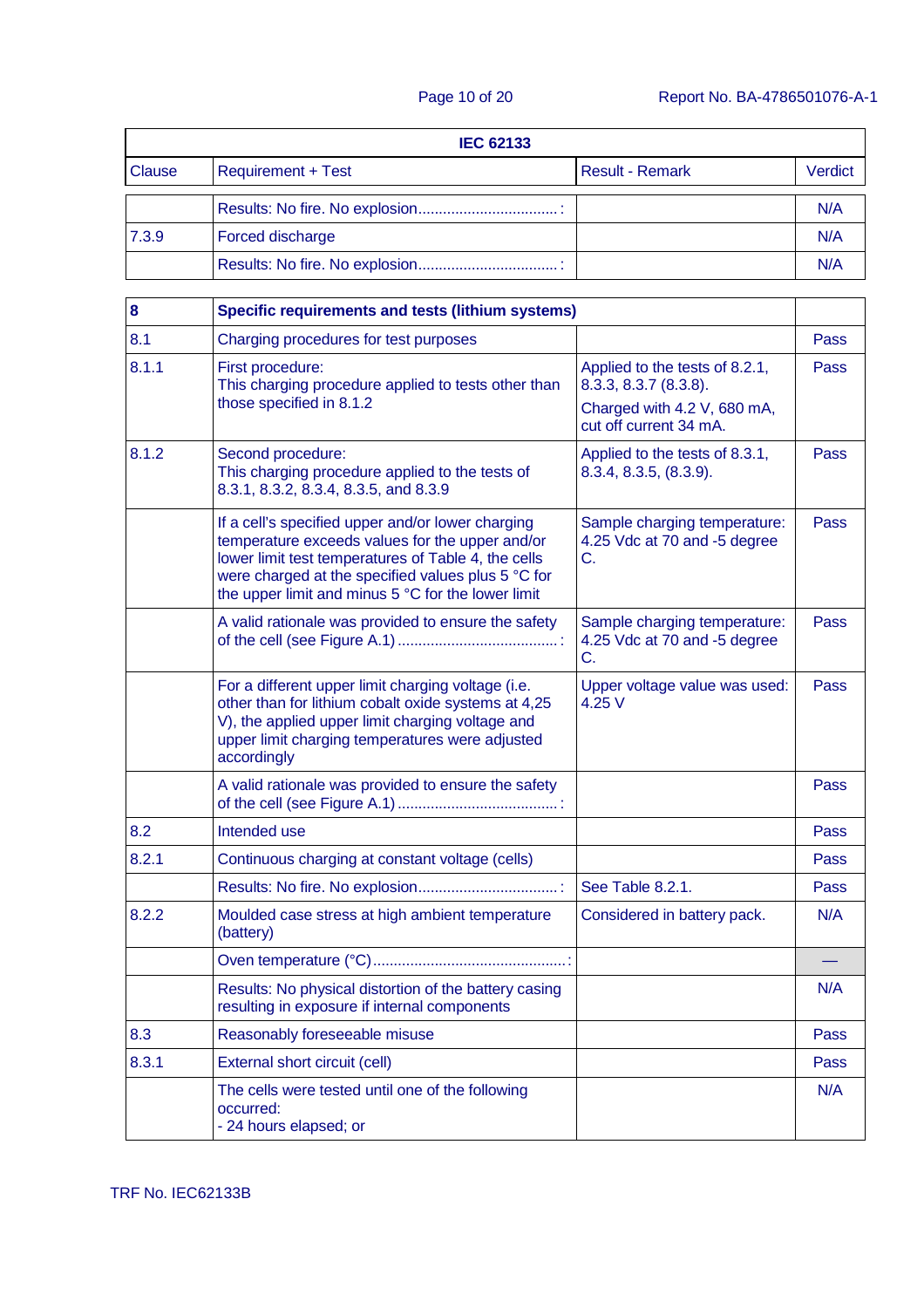| <b>IEC 62133</b> |                                                                                                                                                                                     |                                                    |                |
|------------------|-------------------------------------------------------------------------------------------------------------------------------------------------------------------------------------|----------------------------------------------------|----------------|
| <b>Clause</b>    | <b>Requirement + Test</b>                                                                                                                                                           | <b>Result - Remark</b>                             | <b>Verdict</b> |
|                  | - The case temperature declined by 20% of the<br>maximum temperature rise                                                                                                           |                                                    | Pass           |
|                  |                                                                                                                                                                                     | See Table 8.3.1.                                   | Pass           |
| 8.3.2            | External short circuit (battery)                                                                                                                                                    | Considered in battery pack.                        | N/A            |
|                  | The cells were tested until one of the following<br>occurred:<br>- 24 hours elapsed; or                                                                                             |                                                    | N/A            |
|                  | - The case temperature declined by 20% of the<br>maximum temperature rise                                                                                                           |                                                    | N/A            |
|                  | In case of rapid decline in short circuit current, the<br>battery pack remained on test for an additional one<br>hour after the current reached a low end steady<br>state condition |                                                    | N/A            |
|                  |                                                                                                                                                                                     |                                                    | N/A            |
| 8.3.3            | <b>Free fall</b>                                                                                                                                                                    | Cells were subjected to this<br>test.              | Pass           |
|                  | Results: No fire. No explosion.                                                                                                                                                     | No fire. No explosion.                             | Pass           |
| 8.3.4            | Thermal abuse (cells)                                                                                                                                                               |                                                    | Pass           |
|                  | The cells were held at $130^{\circ}$ C $\pm$ 2°C for:<br>- 10 minutes; or                                                                                                           |                                                    | Pass           |
|                  | - 30 minutes for large cells (gross mass of more<br>than 500 g as defined in IEC 62281)                                                                                             | Cell weight is not larger than<br>500 <sub>g</sub> | N/A            |
|                  |                                                                                                                                                                                     |                                                    |                |
|                  |                                                                                                                                                                                     |                                                    |                |
|                  | Results: No fire. No explosion.                                                                                                                                                     | No fire and no explosion.                          | Pass           |
| 8.3.5            | Crush (cells)                                                                                                                                                                       |                                                    | Pass           |
|                  | The crushing force was released upon:<br>- The maximum force of $13$ kN $\pm$ 1 kN has been<br>applied; or                                                                          |                                                    | Pass           |
|                  | - An abrupt voltage drop of one-third of the original<br>voltage has been obtained; or                                                                                              |                                                    | N/A            |
|                  | - 10% of deformation has occurred compared to the<br>initial dimension                                                                                                              |                                                    | N/A            |
|                  |                                                                                                                                                                                     | No fire and no explosion.                          | Pass           |
| 8.3.6            | Over-charging of battery                                                                                                                                                            | Considered in battery pack.                        | N/A            |
|                  | Test was continued until the temperature of the<br>outer casing:<br>- Reached steady state conditions (less than 10°C<br>change in 30-minute period); or                            |                                                    | N/A            |
|                  | - Returned to ambient                                                                                                                                                               |                                                    | N/A            |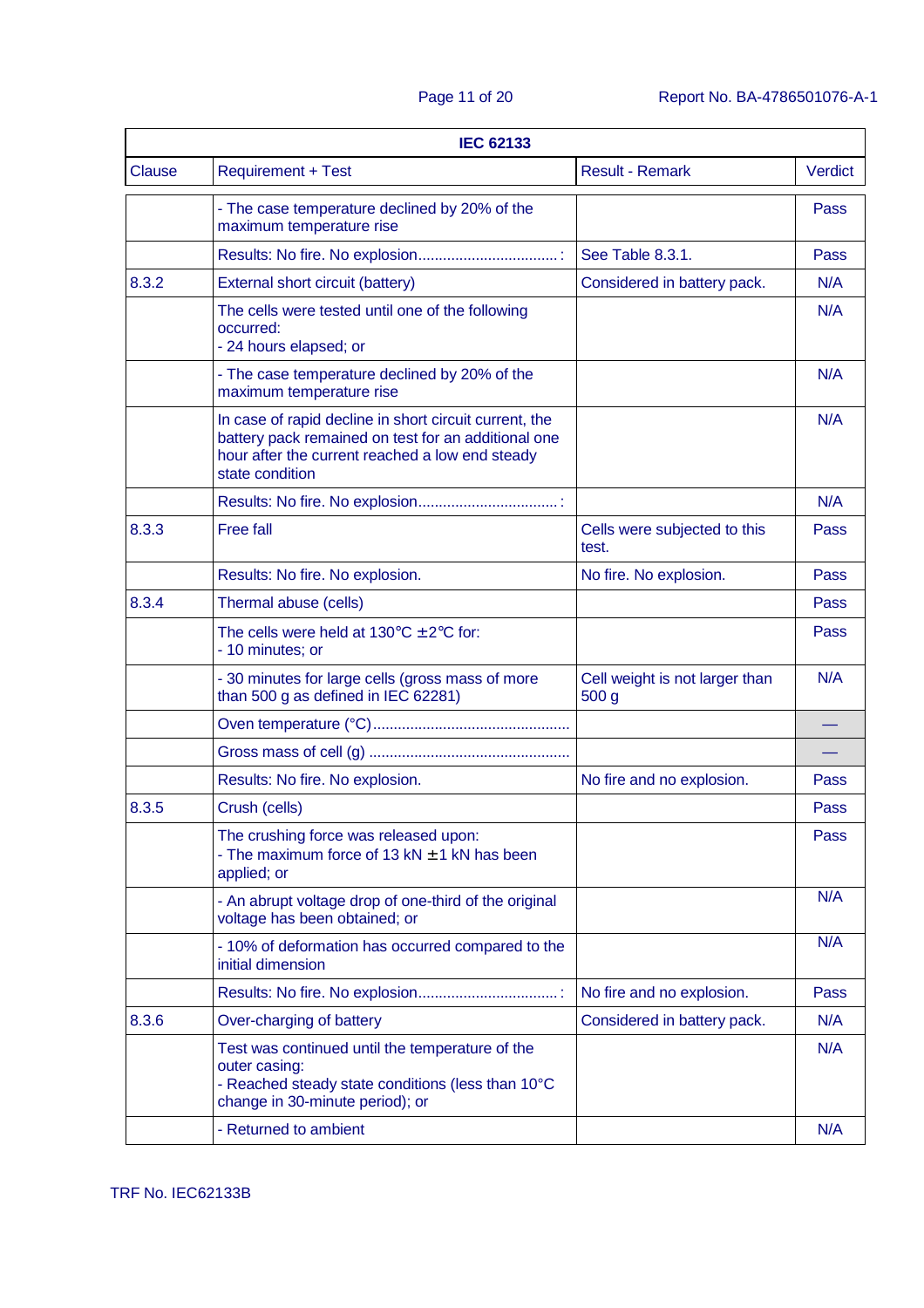|        | <b>IEC 62133</b>                                                                                                              |                                      |                |  |
|--------|-------------------------------------------------------------------------------------------------------------------------------|--------------------------------------|----------------|--|
| Clause | <b>Requirement + Test</b>                                                                                                     | <b>Result - Remark</b>               | <b>Verdict</b> |  |
|        |                                                                                                                               |                                      | N/A            |  |
| 8.3.7  | Forced discharge (cells)                                                                                                      |                                      | Pass           |  |
|        |                                                                                                                               | See Table 8.3.7                      | Pass           |  |
| 8.3.8  | <b>Transport tests</b>                                                                                                        |                                      | Pass           |  |
|        | Manufacturer's documentation provided to show<br>compliance with UN Recommendations on<br><b>Transport of Dangerous Goods</b> | UN 38.3 test report was<br>provided. | Pass           |  |
| 8.3.9  | Design evaluation - Forced internal short circuit<br>(cells)                                                                  |                                      | Pass           |  |
|        | The cells complied with national requirement for                                                                              |                                      |                |  |
|        | The pressing was stopped upon:<br>- A voltage drop of 50 mV has been detected; or                                             |                                      | N/A            |  |
|        | - The pressing force of 800 N (cylindrical cells) or<br>400 N (prismatic cells) has been reached                              |                                      | Pass           |  |
|        |                                                                                                                               | See Table 8.3.9                      | Pass           |  |

| 9 | <b>Information for safety</b>                                                                                                                                                           |                                                             |             |
|---|-----------------------------------------------------------------------------------------------------------------------------------------------------------------------------------------|-------------------------------------------------------------|-------------|
|   | The manufacturer of secondary cells ensures that<br>information is provided about current, voltage and<br>temperature limits of their products.                                         | Supplied in Instruction as<br>described in Enclosure ID 02. | <b>Pass</b> |
|   | The manufacturer of batteries ensures that<br>equipment manufacturers and, in the case of direct<br>sales, end-users are provided with information to<br>minimize and mitigate hazards. | Considered in battery pack.                                 | N/A         |
|   | Systems analyses performed by device<br>manufacturers to ensure that a particular battery<br>design prevents hazards from occurring during use<br>of a product                          | Considered in end device.                                   | N/A         |
|   | As appropriate, information relating to hazard<br>avoidance resulting from a system analysis is                                                                                         | Considered in end device.                                   | N/A         |

| 10   | <b>Marking</b>                                                                                          |                                                                       |      |
|------|---------------------------------------------------------------------------------------------------------|-----------------------------------------------------------------------|------|
| 10.1 | Cell marking                                                                                            |                                                                       | Pass |
|      | Cells marked as specified in the applicable cell<br>standards: IEC 61951-1, IEC 61951-2 or IEC 61960.   | The cells will be used in the<br>manufacture of battery pack<br>only. | Pass |
| 10.2 | <b>Battery marking</b>                                                                                  |                                                                       | N/A  |
|      | Batteries marked in accordance with the<br>requirements for the cells from which they are<br>assembled. | Considered in battery pack.                                           | N/A  |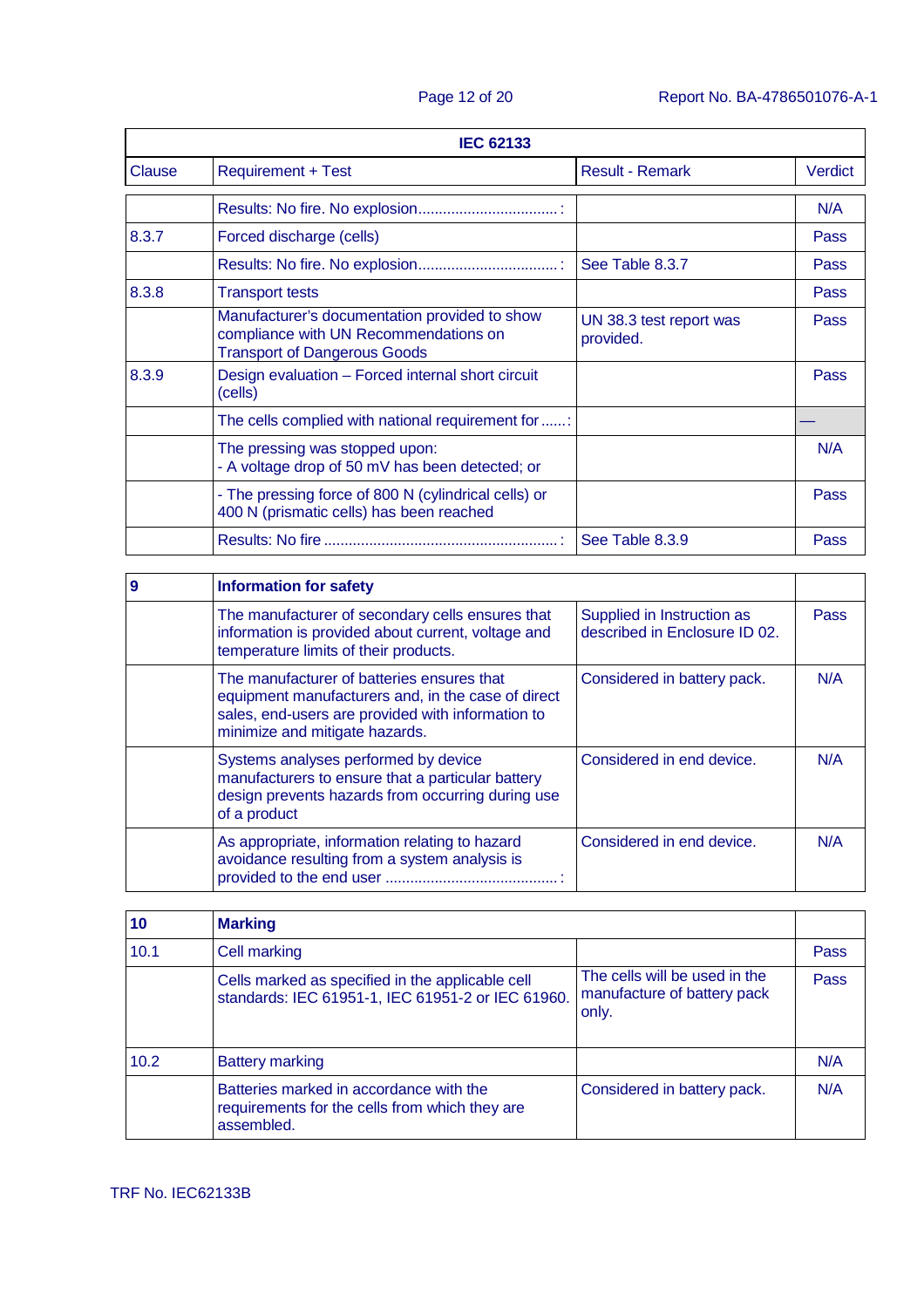|        | <b>IEC 62133</b>                                                             |                             |         |  |
|--------|------------------------------------------------------------------------------|-----------------------------|---------|--|
| Clause | <b>Requirement + Test</b>                                                    | <b>Result - Remark</b>      | Verdict |  |
|        | Batteries marked with an appropriate caution<br>statement.                   |                             | N/A     |  |
| 10.3   | Other information                                                            | Considered in battery pack. | N/A     |  |
|        | Storage and disposal instructions marked on or<br>supplied with the battery. |                             | N/A     |  |
|        | Recommended charging instructions marked on or<br>supplied with the battery. |                             | N/A     |  |

| Packaging                                                                                                                                                                                             |                                                          |      |
|-------------------------------------------------------------------------------------------------------------------------------------------------------------------------------------------------------|----------------------------------------------------------|------|
| The materials and packaging design are chosen so<br>as to prevent the development of unintentional<br>electrical conduction, corrosion of the terminals and<br>ingress of environmental contaminants. | Supplied Instruction as<br>described in Enclosure ID 03. | Pass |

| <b>Annex A</b> | Charging range of secondary lithium ion cells for safe use                             |                                                       |      |
|----------------|----------------------------------------------------------------------------------------|-------------------------------------------------------|------|
| A.1            | General                                                                                |                                                       | Pass |
| A.2            | Safety of lithium-ion secondary battery                                                |                                                       | Pass |
| A.3            | Consideration on charging voltage                                                      |                                                       | Pass |
| A.3.1          | General                                                                                |                                                       | Pass |
| A.3.2          | Upper limit charging voltage                                                           | Upper limit charging voltage is<br>4.25 Vdc           | Pass |
| A.3.2.1        | General                                                                                |                                                       | Pass |
| A.3.2.2        | Explanation of safety viewpoint                                                        |                                                       | Pass |
| A.3.2.3        | Safety requirements, when different upper limit<br>charging voltage is applied         | See test results of 8.3.1, 8.3.4,<br>$8.3.5, (8.3.9)$ | Pass |
| A.4            | Consideration of temperature and charging current                                      |                                                       | Pass |
| A.4.1          | General                                                                                |                                                       | Pass |
| A.4.2          | Recommended temperature range                                                          |                                                       | Pass |
| A.4.2.1        | General                                                                                | Temperature limits are 65<br>degree C and 0 degree C  | Pass |
| A.4.2.2        | Safety consideration when a different recommended<br>temperature range is applied      |                                                       | Pass |
| A.4.3          | High temperature range                                                                 |                                                       | Pass |
| A.4.3.1        | General                                                                                |                                                       | Pass |
| A.4.3.2        | Explanation of safety viewpoint                                                        |                                                       | Pass |
| A.4.3.3        | Safety considerations when specifying charging<br>conditions in high temperature range |                                                       | N/A  |
| A.4.3.4        | Safety consideration when specifying new upper<br>limit in high temperature range      | See test results of 8.3.1, 8.3.4,<br>8.3.5, (8.3.9).  | Pass |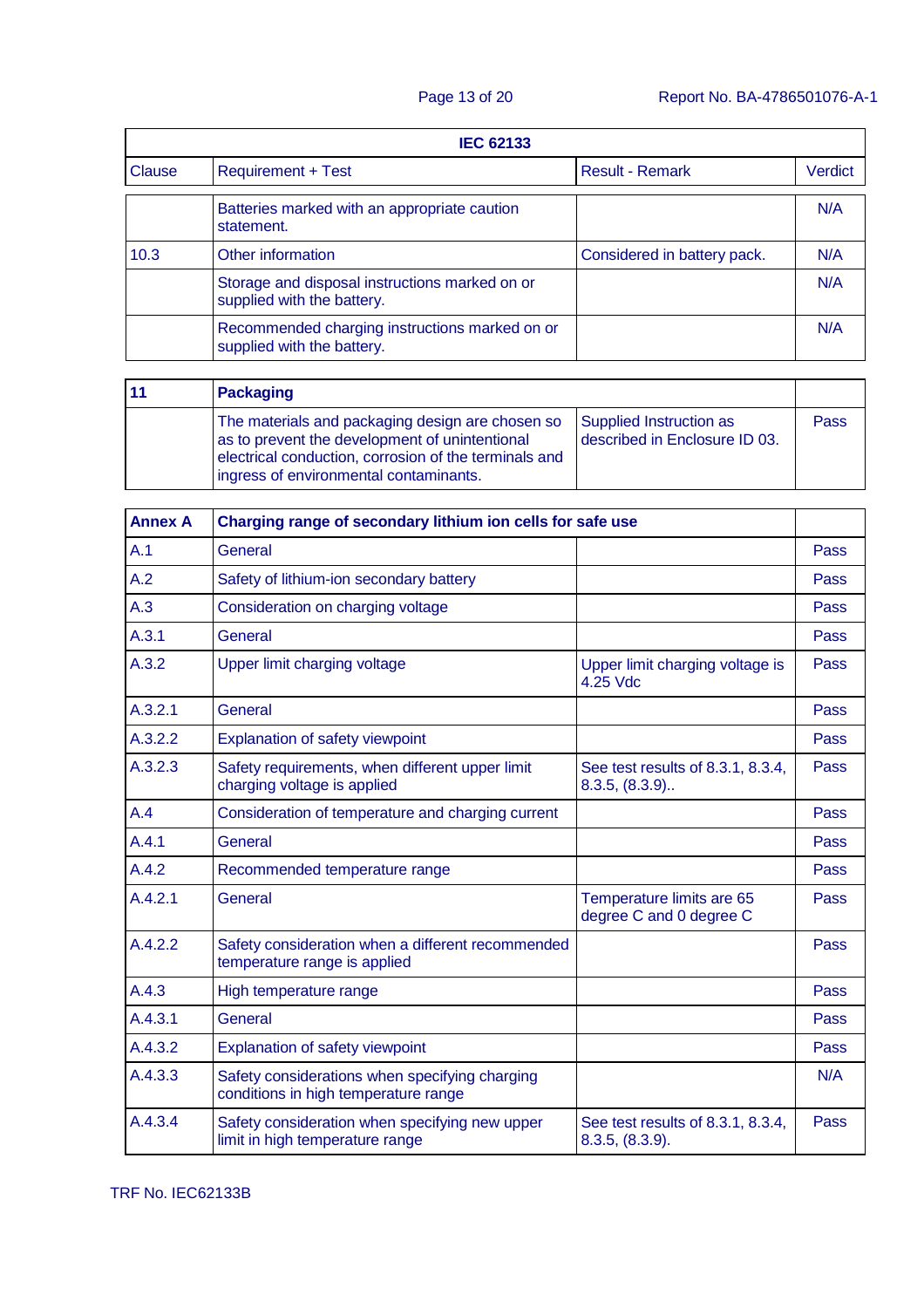|         | <b>IEC 62133</b>                                                                         |                                                      |                |  |
|---------|------------------------------------------------------------------------------------------|------------------------------------------------------|----------------|--|
| Clause  | <b>Requirement + Test</b>                                                                | <b>Result - Remark</b>                               | <b>Verdict</b> |  |
| A.4.4   | Low temperature range                                                                    |                                                      | Pass           |  |
| A.4.4.1 | General                                                                                  |                                                      | Pass           |  |
| A.4.4.2 | Explanation of safety viewpoint                                                          |                                                      | Pass           |  |
| A.4.4.3 | Safety considerations, when specifying charging<br>conditions in low temperature range   |                                                      | N/A            |  |
| A.4.4.4 | Safety considerations when specifying a new lower<br>limit in the low temperature range  | See test results of 8.3.1, 8.3.4,<br>8.3.5, (8.3.9). | Pass           |  |
| A.4.5   | Scope of the application of charging current                                             |                                                      | N/A            |  |
| A.5     | Sample preparation                                                                       |                                                      | Pass           |  |
| A.5.1   | General                                                                                  |                                                      | Pass           |  |
| A.5.2   | Insertion procedure for nickel particle to generate<br>internal short                    |                                                      | Pass           |  |
|         | The insertion procedure carried out at 20°C±5°C<br>and under -25 °C of dew point         |                                                      | Pass           |  |
| A.5.3   | Disassembly of charged cell                                                              |                                                      | Pass           |  |
| A.5.4   | Shape of nickel particle                                                                 |                                                      | Pass           |  |
| A.5.5   | Insertion of nickel particle to cylindrical cell                                         |                                                      | Pass           |  |
| A.5.5.1 | Insertion of nickel particle to winding core                                             |                                                      | Pass           |  |
| A.5.5.2 | Mark the position of nickel particle on the both end<br>of winding core of the separator |                                                      | Pass           |  |
| A.5.6   | Insertion of nickel particle to prismatic cell                                           |                                                      | Pass           |  |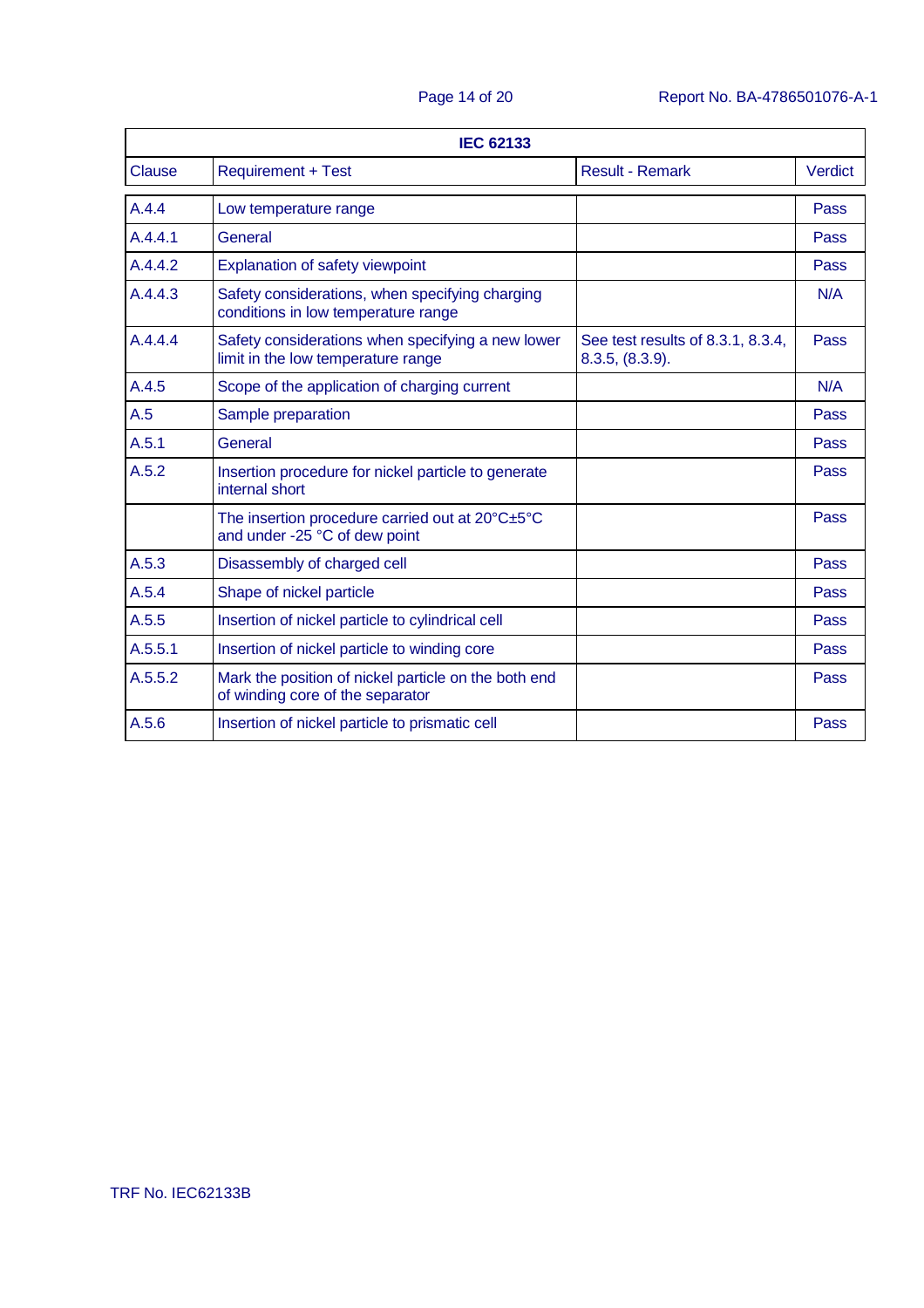| <b>IEC 62133</b> |                    |                 |        |
|------------------|--------------------|-----------------|--------|
| <b>Clause</b>    | Requirement + Test | Result - Remark | Verdic |

|                                   |                            | <b>TABLE: Critical components information</b> |                                                                                                                                        |                 |    | <b>Pass</b>              |
|-----------------------------------|----------------------------|-----------------------------------------------|----------------------------------------------------------------------------------------------------------------------------------------|-----------------|----|--------------------------|
| Object/part no.                   | Manufacturer/<br>trademark | <b>Type/model</b>                             | <b>Technical data</b>                                                                                                                  | <b>Standard</b> |    | Mark(s) of<br>conformity |
| 01. Cell Case                     | Interchangeable            | Interchangeable                               | Steel or Stainless, Ni<br>plated optional. Overall<br>cell dimension<br>measured diameter<br>14.0+/- 0.15 mm, length<br>49.1+/-0.2 mm. | --              | -- |                          |
| 02. Positive<br>Electrode         | Interchangeable            | Interchangeable                               | <b>Lithium Transition Metal</b><br>Oxide                                                                                               |                 | -- |                          |
| 03. Negative<br>Electrode         | Interchangeable            | Interchangeable                               | Graphite                                                                                                                               | --              | -- |                          |
| 04. Electrolyte                   | Interchangeable            | Interchangeable                               | Organic Solvent /<br><b>Lithium Salt</b>                                                                                               | 44              | -- |                          |
| 05. Separator                     | Interchangeable            | Interchangeable                               | Polyethylene                                                                                                                           | --              | -- |                          |
| 06. Insulations                   | Interchangeable            | Interchangeable                               | Polypropylene or/and<br>Polyphenylene Sulfide<br>or/and Polyethylene<br>Terephthalate or/and<br>Polyester or/and<br>polyimide          | --              | ۰. |                          |
| <b>Supplementary information:</b> |                            |                                               |                                                                                                                                        |                 |    |                          |
| N/A                               |                            |                                               |                                                                                                                                        |                 |    |                          |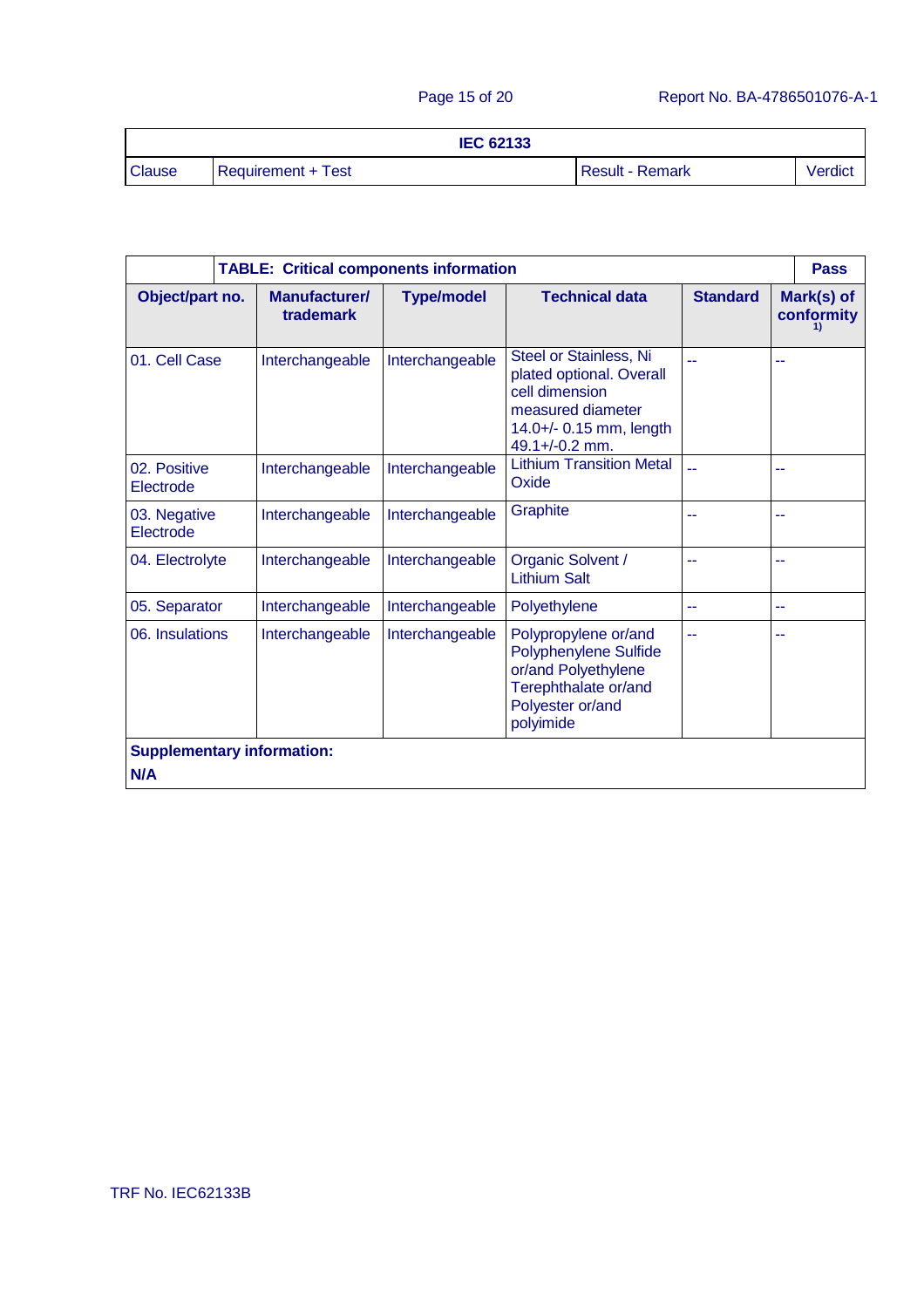|               | <b>IEC 62133</b>   |                        |         |
|---------------|--------------------|------------------------|---------|
| <b>Clause</b> | Requirement + Test | <b>Result - Remark</b> | Verdict |

| 8.2.1                                                                                                                                      |     | <b>TABLE: Continuous charging at constant voltage (cells)</b><br><b>Pass</b> |                                                            |                                       |                |      |
|--------------------------------------------------------------------------------------------------------------------------------------------|-----|------------------------------------------------------------------------------|------------------------------------------------------------|---------------------------------------|----------------|------|
| <b>Model</b>                                                                                                                               |     | <b>Recommended</b><br>charging voltage<br>$V_c$ , (Vdc)                      | <b>Recommended</b><br>charging current<br>$I_{rec}$ , (mA) | <b>OCV</b> at start of<br>test, (Vdc) | <b>Results</b> |      |
| US14500VR2                                                                                                                                 |     | 4.2                                                                          | 680                                                        | 4.20                                  | A, B           |      |
| US14500VR2                                                                                                                                 |     | 4.2                                                                          | 680                                                        | 4.20                                  | A, B           |      |
| <b>US14500VR2</b>                                                                                                                          |     | 4.2                                                                          | 680                                                        | 4.20                                  |                | A, B |
| <b>US14500VR2</b>                                                                                                                          | 4.2 |                                                                              | 680                                                        | 4.20                                  |                | A, B |
| <b>US14500VR2</b>                                                                                                                          |     | 4.2                                                                          | 680                                                        | 4.20                                  | A, B           |      |
| <b>Supplementary information:</b>                                                                                                          |     |                                                                              |                                                            |                                       |                |      |
| - A: No fire or explosion<br>- B: No leakage<br>- C: Leakage<br>$-D:$ Fire<br>- E: Explosion<br>- F: Bulge<br>- G: Others (please explain) |     |                                                                              |                                                            |                                       |                |      |

- G: Others (please explain)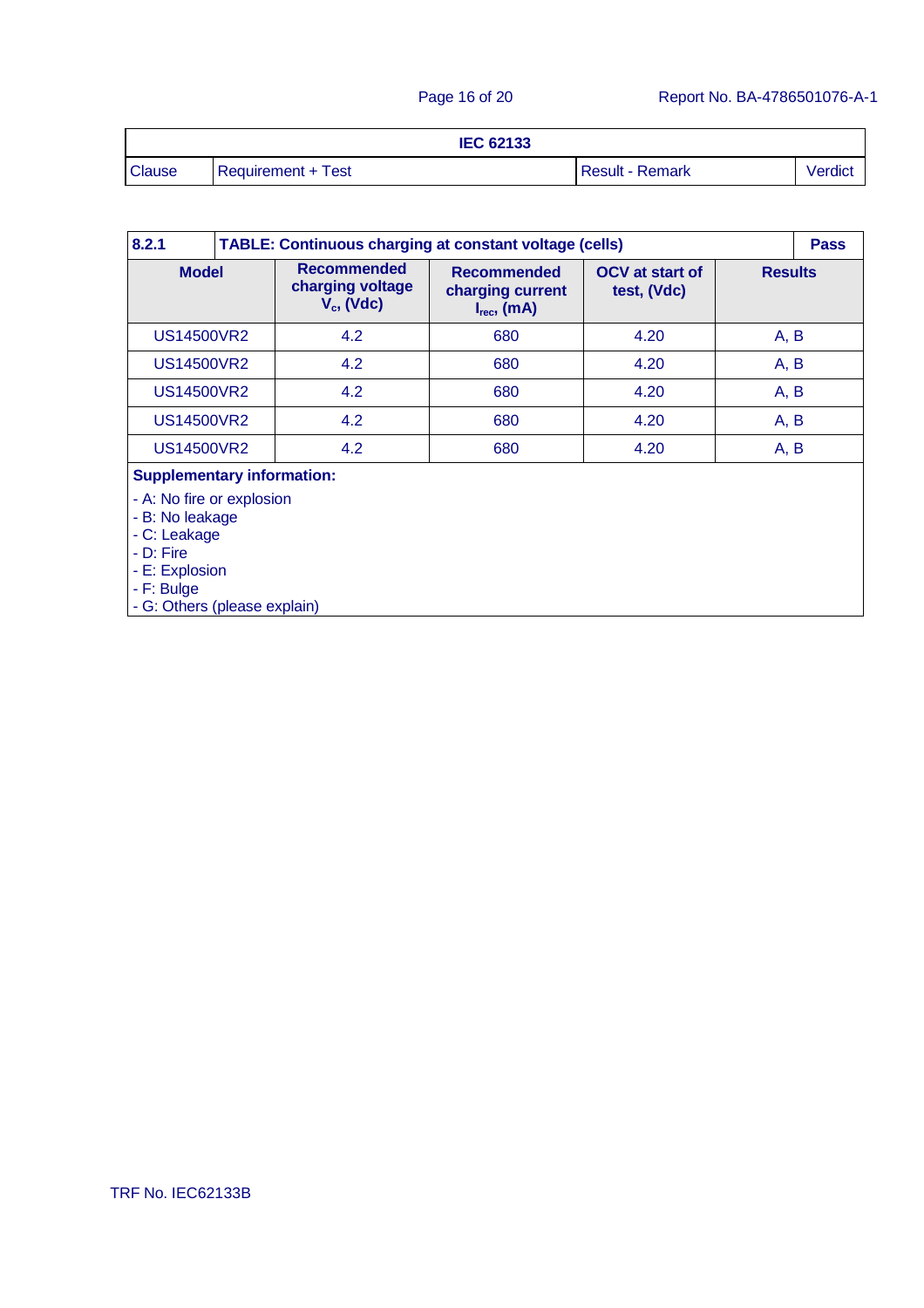|               | <b>IEC 62133</b>   |                        |         |
|---------------|--------------------|------------------------|---------|
| <b>Clause</b> | Requirement + Test | <b>Result - Remark</b> | Verdict |

| 8.3.1                     | <b>TABLE: External short circuit (cell)</b> |                                                            |                                                |                                                                         | <b>Pass</b>    |
|---------------------------|---------------------------------------------|------------------------------------------------------------|------------------------------------------------|-------------------------------------------------------------------------|----------------|
| <b>Model</b>              | Ambient, (°C)                               | <b>OCV</b> at start of<br>test, (Vdc)                      | <b>Resistance of</b><br>circuit, (m $\Omega$ ) | <b>Maximum case</b><br>temperature<br>rise $\Delta T$ , ( $^{\circ}$ C) | <b>Results</b> |
|                           |                                             | Samples charged at charging temperature upper limit: 70 °C |                                                |                                                                         |                |
| US14500VR2                | 24.5                                        | 4.2445                                                     | 84.90                                          | 53.0                                                                    | A, G           |
| <b>US14500VR2</b>         | 24.5                                        | 4.2395                                                     | 83.40                                          | 54.5                                                                    | A, G           |
| US14500VR2                | 24.5                                        | 4.2360                                                     | 81.24                                          | 53.7                                                                    | A, G           |
| US14500VR2                | 24.5                                        | 4.2330                                                     | 84.28                                          | 51.1                                                                    | A, G           |
| <b>US14500VR2</b>         | 24.5                                        | 4.2250                                                     | 81.88                                          | 51.2                                                                    | A, G           |
|                           |                                             | Samples charged at charging temperature lower limit: -5 °C |                                                |                                                                         |                |
| <b>US14500VR2</b>         | 24.5                                        | 4.1460                                                     | 84.20                                          | 53.1                                                                    | A, G           |
| <b>US14500VR2</b>         | 24.5                                        | 4.1450                                                     | 86.25                                          | 52.5                                                                    | A, G           |
| <b>US14500VR2</b>         | 24.5                                        | 4.2470                                                     | 81.21                                          | 54.5                                                                    | A, G           |
| <b>US14500VR2</b>         | 24.5                                        | 4.1450                                                     | 83.44                                          | 53.2                                                                    | A, G           |
| <b>US14500VR2</b>         | 24.5                                        | 4.2475                                                     | 82.46                                          | 53.2                                                                    | A, G           |
|                           | <b>Supplementary information:</b>           |                                                            |                                                |                                                                         |                |
| - A: No fire or explosion |                                             |                                                            |                                                |                                                                         |                |

- B: No leakage

- C: Leakage

- D: Fire

- E: Explosion

- F: Bulge

- G: Others (please explain) The cells were tested until case temperature declined by 20% of the maximum temperature rise.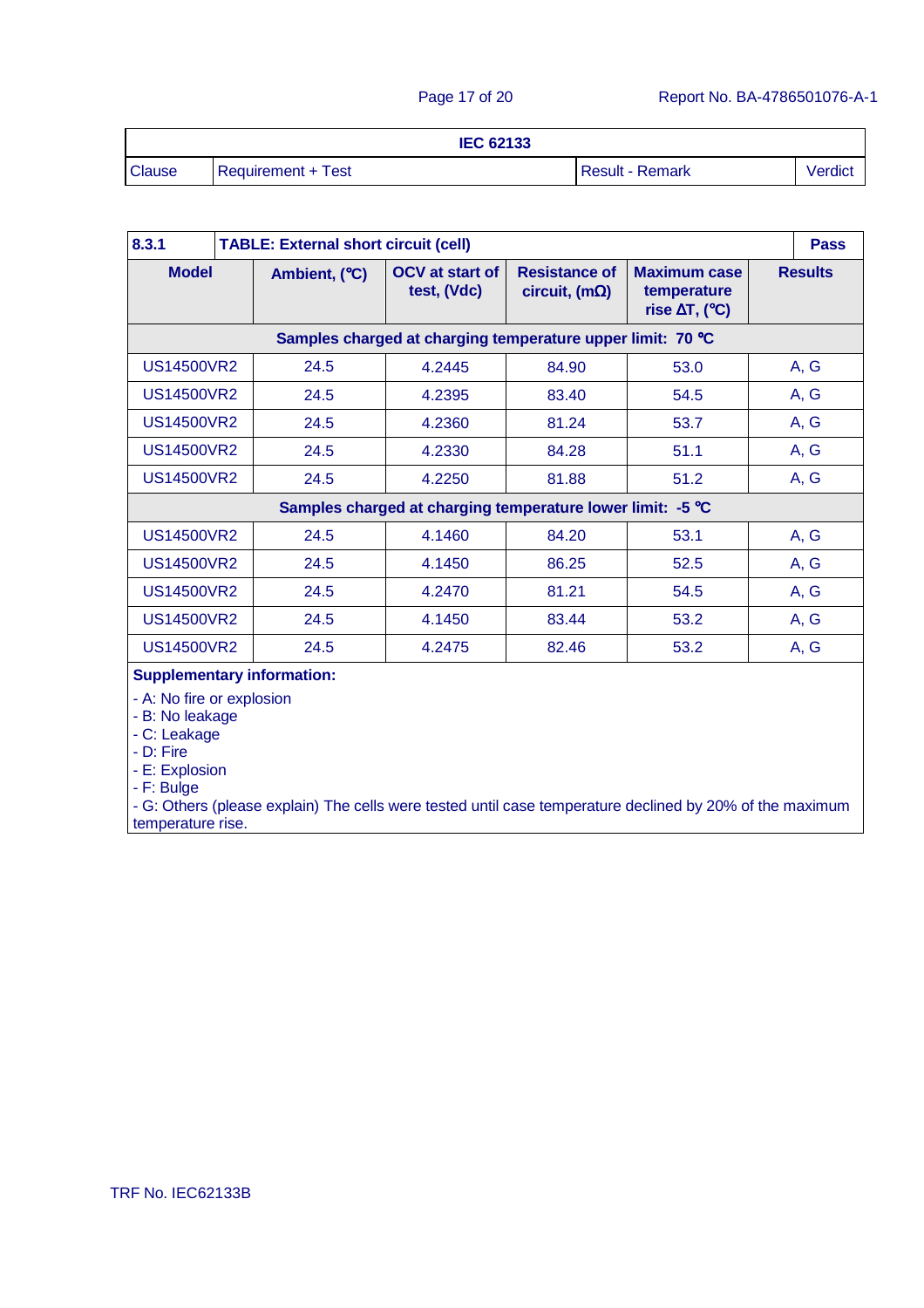|               | <b>IEC 62133</b>   |                        |         |
|---------------|--------------------|------------------------|---------|
| <b>Clause</b> | Requirement + Test | <b>Result - Remark</b> | Verdict |

| 8.3.5                                                                                                     |                                                            | <b>TABLE: Crush</b>                                                     |                                                            |                                                     |                                                      |  | <b>Pass</b>    |
|-----------------------------------------------------------------------------------------------------------|------------------------------------------------------------|-------------------------------------------------------------------------|------------------------------------------------------------|-----------------------------------------------------|------------------------------------------------------|--|----------------|
| <b>Model</b>                                                                                              |                                                            | <b>OCV</b> at start of<br>test, (Vdc)                                   | <b>OCV</b> at<br>removal of<br>crushing force,<br>(Vdc)    | Width/<br>diameter of<br>cell before<br>crush, (mm) | <b>Required</b><br>deformation<br>for crush,<br>(mm) |  | <b>Results</b> |
|                                                                                                           |                                                            |                                                                         | Samples charged at charging temperature upper limit: 70 °C |                                                     |                                                      |  |                |
| <b>US14500VR2</b>                                                                                         |                                                            | 4.2345                                                                  |                                                            |                                                     |                                                      |  | A, B, G        |
| <b>US14500VR2</b>                                                                                         |                                                            | 4.1350                                                                  | --                                                         | --                                                  | --                                                   |  | A, B, G        |
| <b>US14500VR2</b>                                                                                         |                                                            | 4.2400                                                                  | --                                                         | --                                                  | --                                                   |  | A, B, G        |
| <b>US14500VR2</b>                                                                                         |                                                            | 4.2385                                                                  | --                                                         | --                                                  | --                                                   |  | A, B, G        |
| <b>US14500VR2</b>                                                                                         |                                                            | 4.2395                                                                  | --                                                         | --                                                  |                                                      |  | A, B, G        |
|                                                                                                           | Samples charged at charging temperature lower limit: -5 °C |                                                                         |                                                            |                                                     |                                                      |  |                |
| <b>US14500VR2</b>                                                                                         |                                                            | 4.2340                                                                  | --                                                         | 44                                                  | --                                                   |  | A, B, G        |
| <b>US14500VR2</b>                                                                                         |                                                            | 4.2365                                                                  | --                                                         | --                                                  | --                                                   |  | A, B, G        |
| <b>US14500VR2</b>                                                                                         |                                                            | 4.2385                                                                  | 44                                                         | 44                                                  | --                                                   |  | A, B, G        |
| <b>US14500VR2</b>                                                                                         |                                                            | 4.2400                                                                  | ۰.                                                         | 44                                                  | --                                                   |  | A, B, G        |
| <b>US14500VR2</b>                                                                                         |                                                            | 4.2435                                                                  | --                                                         | --                                                  | --                                                   |  | A, B, G        |
|                                                                                                           |                                                            | <b>Supplementary information:</b>                                       |                                                            |                                                     |                                                      |  |                |
| - A: No fire or explosion<br>- B: No leakage<br>- C: Leakage<br>- D: Fire<br>- E: Explosion<br>- F: Bulge |                                                            | - G: Others (please explain) Force released after maximum level reached |                                                            |                                                     |                                                      |  |                |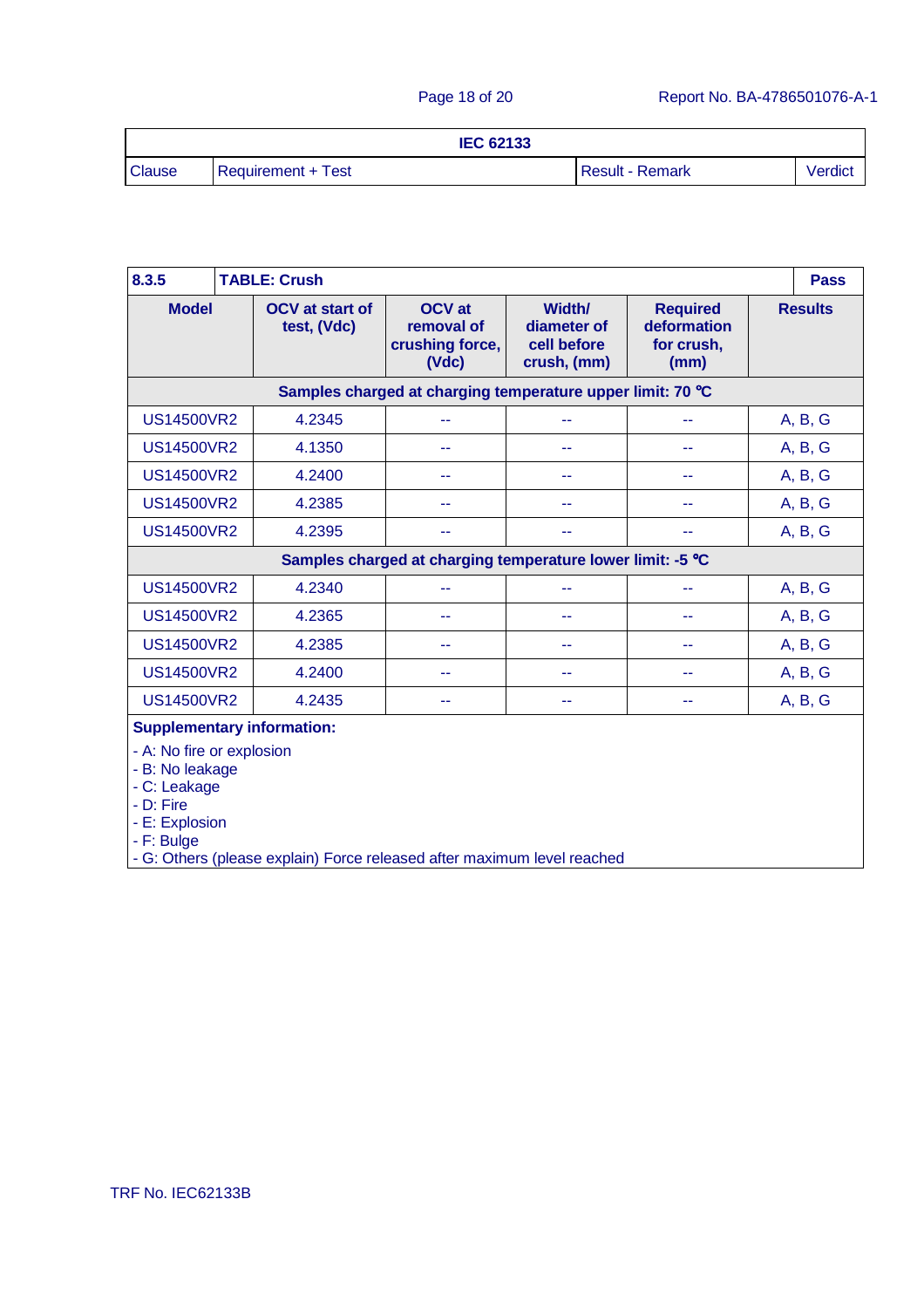|               | <b>IEC 62133</b>   |                        |         |
|---------------|--------------------|------------------------|---------|
| <b>Clause</b> | Requirement + Test | <b>Result - Remark</b> | Verdict |

| 8.3.7                                                                                                     |                          |                                                                 | <b>TABLE: Forced discharge (cells)</b>                    |                                               |                |  |  |  |
|-----------------------------------------------------------------------------------------------------------|--------------------------|-----------------------------------------------------------------|-----------------------------------------------------------|-----------------------------------------------|----------------|--|--|--|
| <b>Model</b>                                                                                              |                          | <b>OCV</b> before<br>application of<br>reverse charge,<br>(Vdc) | <b>Measured</b><br>Reverse charge I <sub>t</sub> ,<br>(A) | <b>Time for reversed</b><br>charge, (minutes) | <b>Results</b> |  |  |  |
| <b>US14500VR2</b>                                                                                         |                          | 3.0                                                             | 0.715                                                     | 90                                            | A              |  |  |  |
| <b>US14500VR2</b>                                                                                         |                          | 3.0                                                             | 0.715                                                     | 90                                            | A              |  |  |  |
| <b>US14500VR2</b>                                                                                         |                          | 3.0                                                             | 0.715                                                     | 90                                            | A              |  |  |  |
| <b>US14500VR2</b><br>3.0<br>0.715                                                                         |                          | 90                                                              | A                                                         |                                               |                |  |  |  |
|                                                                                                           | <b>US14500VR2</b><br>3.0 |                                                                 | 0.715                                                     |                                               | A              |  |  |  |
| <b>Supplementary information:</b>                                                                         |                          |                                                                 |                                                           |                                               |                |  |  |  |
| - A: No fire or explosion<br>- B: No leakage<br>- C: Leakage<br>- D: Fire<br>- E: Explosion<br>- F: Bulge |                          |                                                                 |                                                           |                                               |                |  |  |  |

- G: Others (please explain)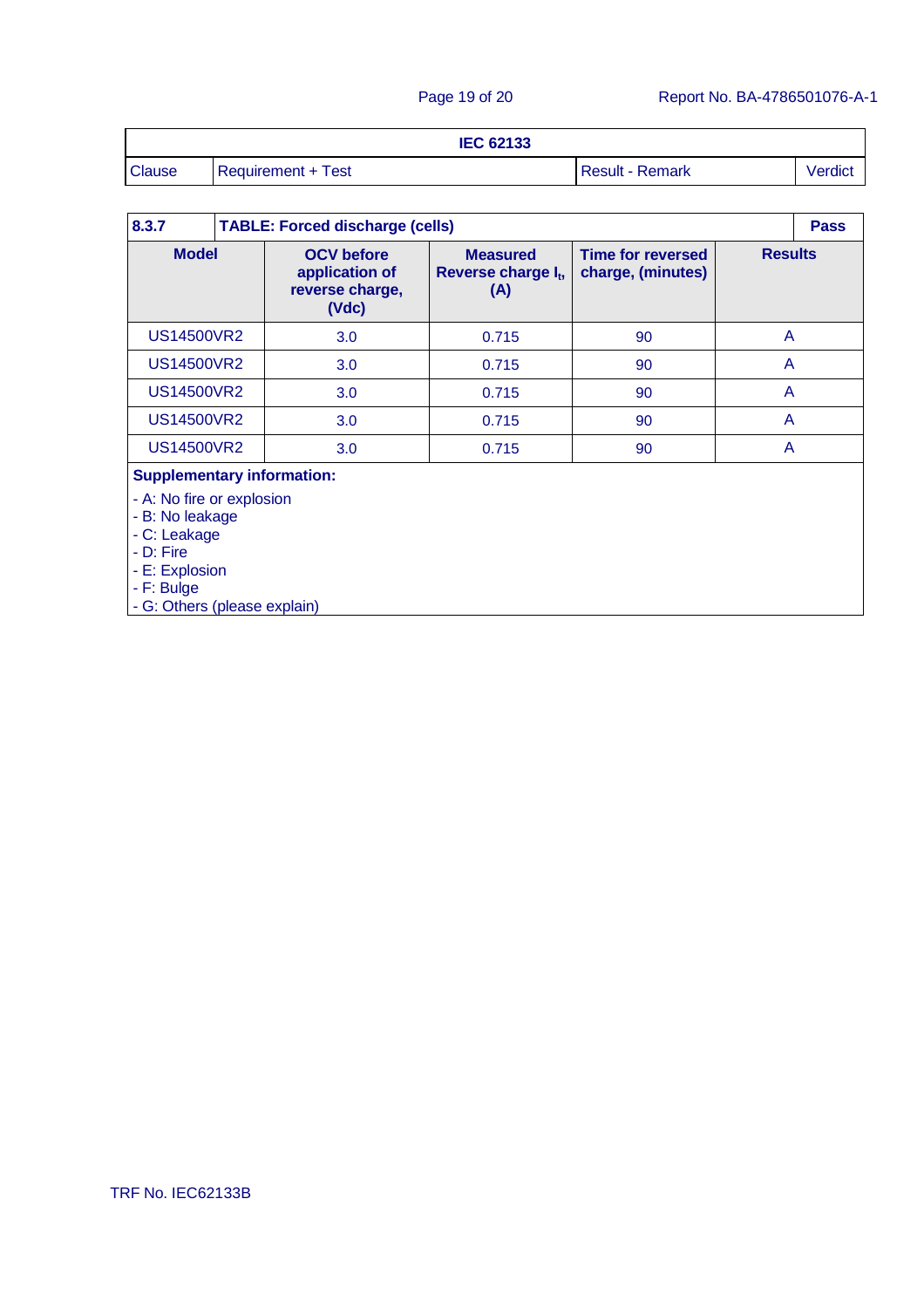|               | <b>IEC 62133</b>   |                        |         |
|---------------|--------------------|------------------------|---------|
| <b>Clause</b> | Requirement + Test | <b>Result - Remark</b> | Verdict |

| 8.3.9             | <b>TABLE: Forced internal short circuit (cells)</b> |                                                            |                                    |                                            | <b>Pass</b>    |
|-------------------|-----------------------------------------------------|------------------------------------------------------------|------------------------------------|--------------------------------------------|----------------|
| <b>Model</b>      | <b>Chamber</b><br>ambient, (°C)                     | <b>OCV</b> at start of<br>test, (Vdc)                      | <b>Particle</b><br><b>location</b> | <b>Maximum</b><br>applied<br>pressure, (N) | <b>Results</b> |
|                   |                                                     | Samples charged at charging temperature upper limit: 70 °C |                                    |                                            |                |
| US14500VR2        | 45.0                                                | 4.237                                                      | 1                                  | 804                                        | A, B           |
| <b>US14500VR2</b> | 45.0                                                | 4.233                                                      | 1                                  | 804                                        | A, B           |
| US14500VR2        | 45.0                                                | 4.237                                                      | 1                                  | 812                                        | A, B           |
| US14500VR2        | 45.0                                                | 4.239                                                      | 1                                  | 807                                        | A, B           |
| US14500VR2        | 45.0                                                | 4.240                                                      | 1                                  | 808                                        | A, B           |
|                   |                                                     | Samples charged at charging temperature lower limit: -5 °C |                                    |                                            |                |
| <b>US14500VR2</b> | 10.0                                                | 4.143                                                      | 1                                  | 808                                        | A, B           |
| US14500VR2        | 10.0                                                | 4.139                                                      |                                    | 808                                        | A, B           |
| <b>US14500VR2</b> | 10.0                                                | 4.143                                                      | 1                                  | 803                                        | A, B           |
| <b>US14500VR2</b> | 10.0                                                | 4.144                                                      | 1                                  | 806                                        | A, B           |
| <b>US14500VR2</b> | 10.0                                                | 4.146                                                      | 1                                  | 808                                        | A, B           |

Supplementary information:

Identify one of the following:

1: Nickel particle inserted between positive and negative (active material) coated area.

2: Nickel particle inserted between positive aluminium foil and negative active material coated area.

- A:No fire or explosion

- B:No leakage

- C:Leakage
- D:Fire
- E:Explosion
- F:Bulge
- G:Others (please explain):

Test data was provided by Client, not CBTL.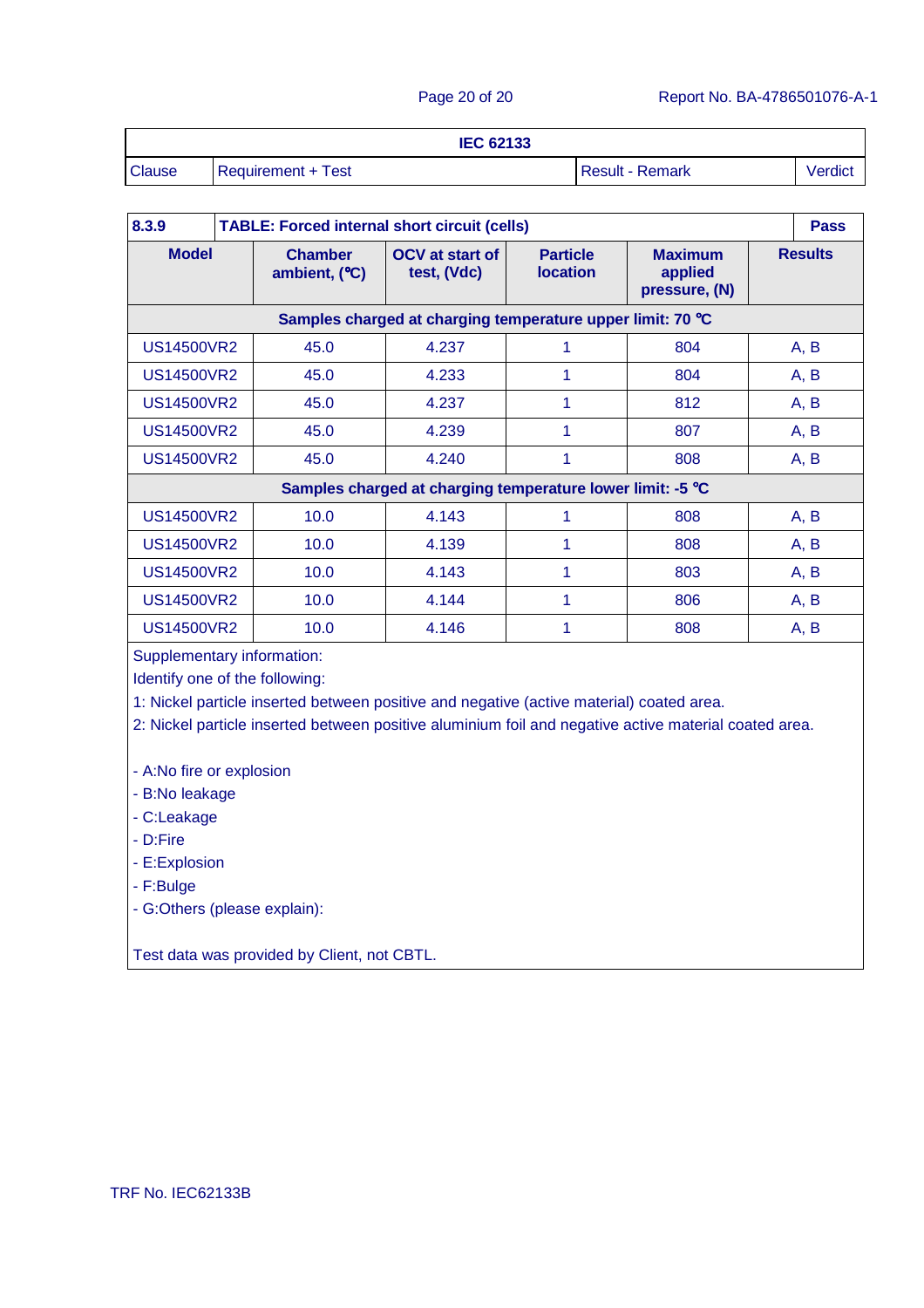# **ENCLOSURE**

| Supplement Id | Description                                                                        |
|---------------|------------------------------------------------------------------------------------|
| 01            | Overview of Rechargeable Lithium-ion Cylindrical Cell, Model US14500VR2            |
| 02            | Safety Information for Rechargeable Lithium-ion Cylindrical Cell, Model US14500VR2 |
| 03            | Packaging Drawing for Rechargeable Lithium-ion Cylindrical Cell, Model US14500VR2  |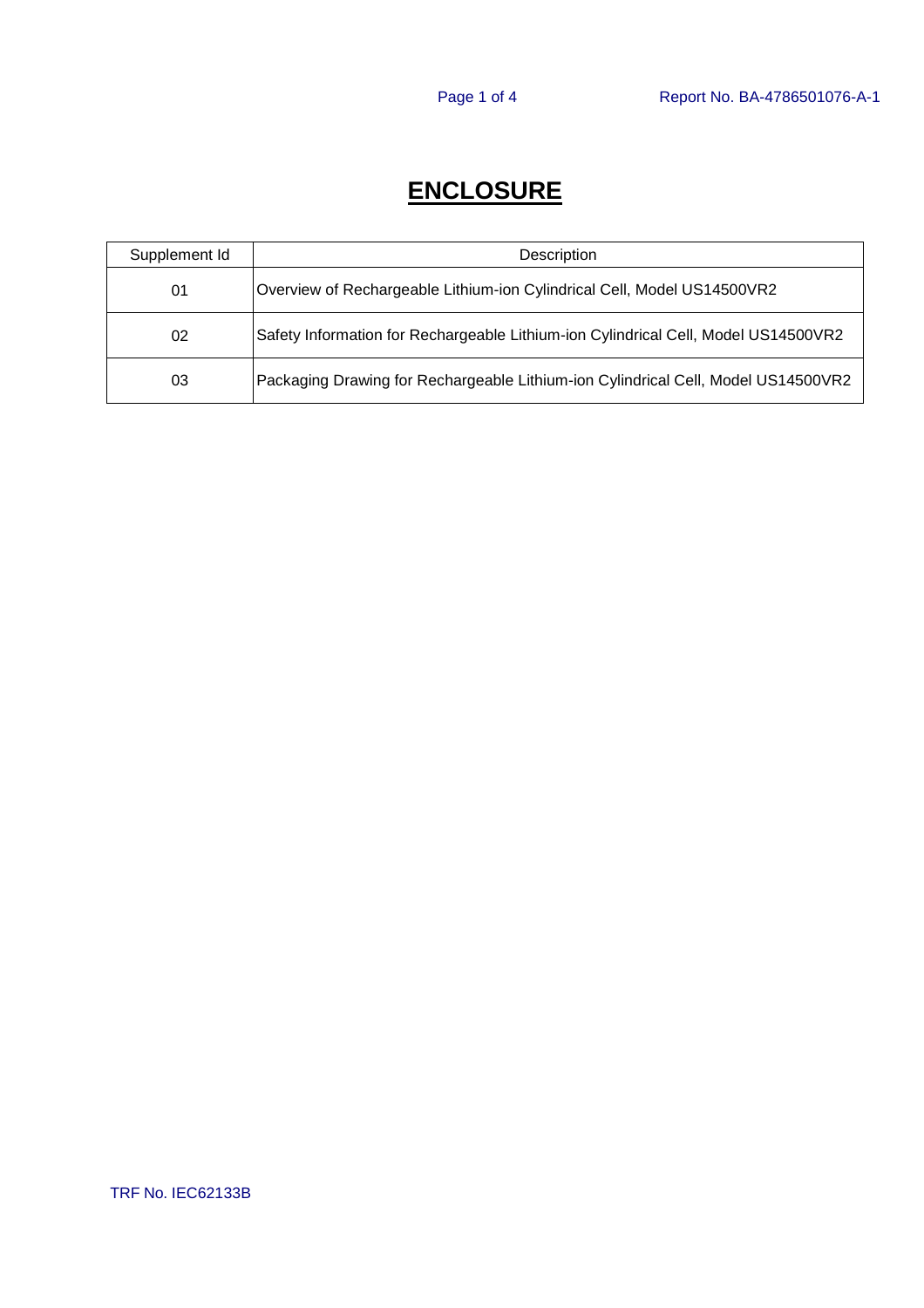



TRF No. IEC62133B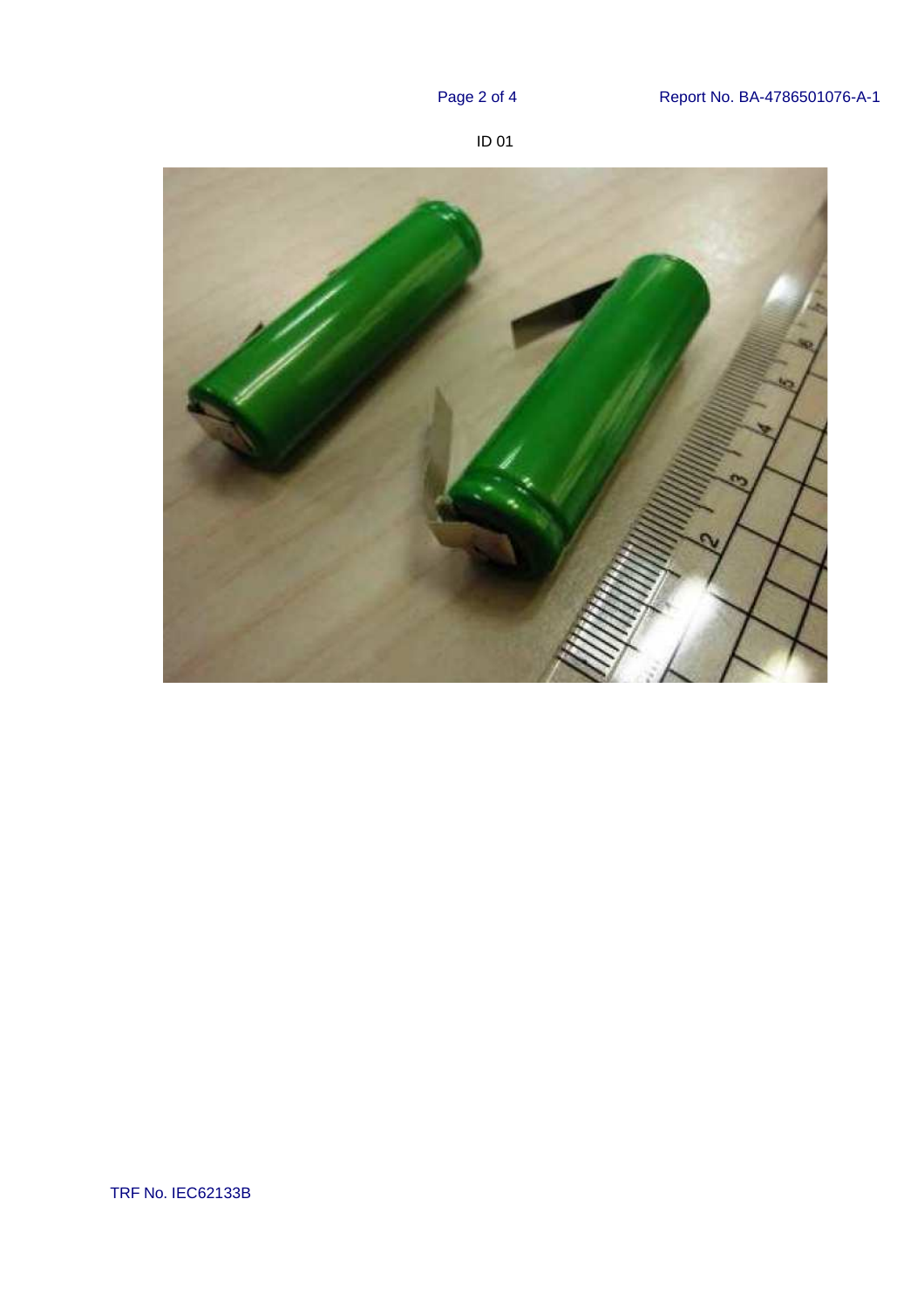### ID 02

### Caution

"Do not throw cells into fire, nor excessively heat the cells.

\*Do not disassemble cells.

\*Do not store or use the cell at high temperature ambient environments. (60°C or more)

\*Protect the cell from exposure to water or moisture.

\*Do not expose the cell to shock or drop.

"Do not solder lead directly to the cell.

\*Do not short (+) and (-) terminal of the cell with metal.

\*Do not charge beyond the condition which described on this cell specification.

"Do not reverse charge the cell.

\*Do not mix cells with cells of another type.

"Do not penetrate the cell with a nail etc., nor make a hole in the cell.

"Do not put the cell into a microwave oven, nor high pressure container.

\*Do not connect the cell to wall sockets nor cigarette wall sockets in the vehicle, etc.